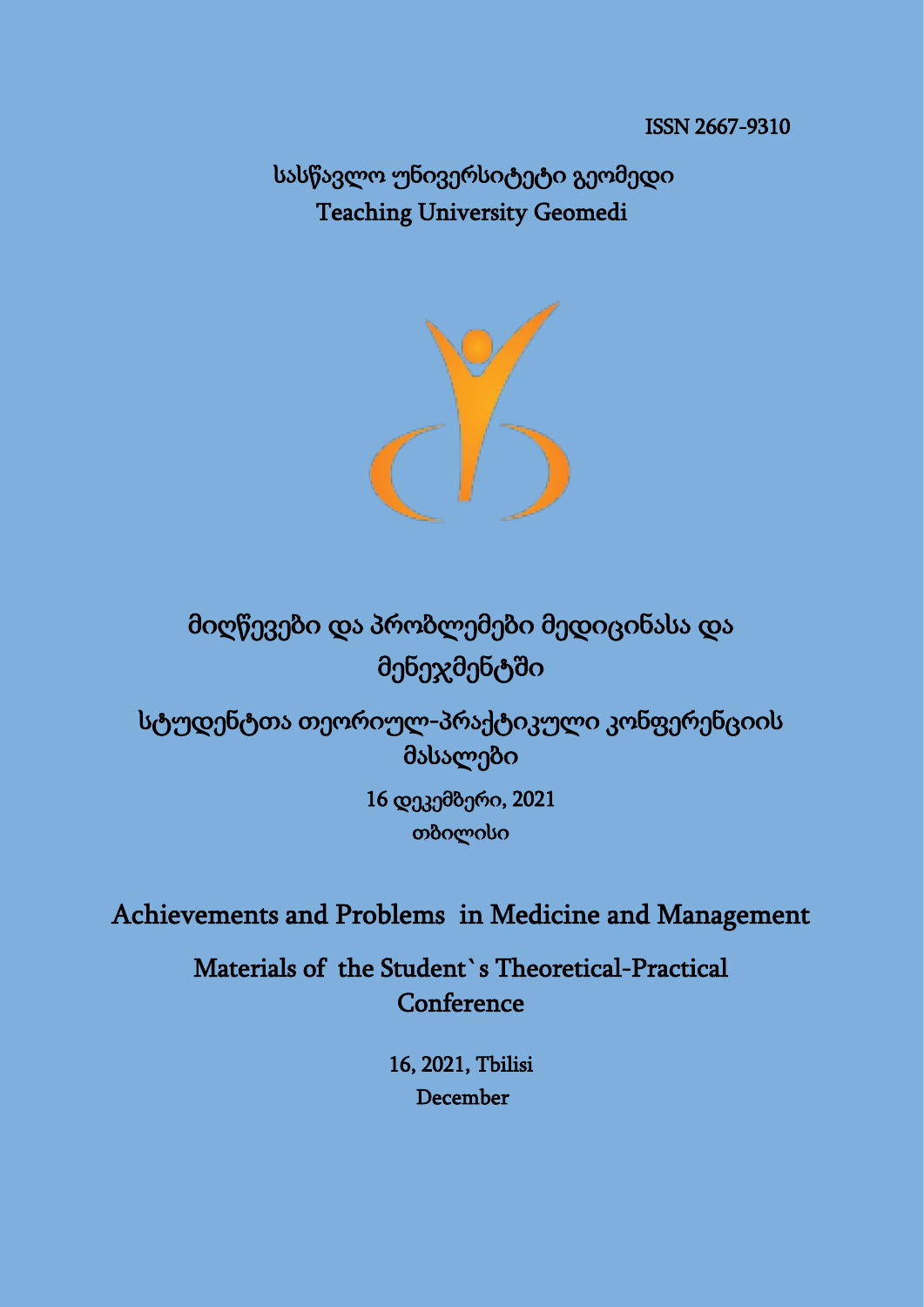სასწავლო უნივერსიტეტი გეომედი Teaching University Geomedi



მიღწევები და პრობლემები მედიცინასა და მენეჯმენტში

სტუდენტთა თეორიულ - პრაქტიკული კონფერენციის მასალები

> 16 დეკემბერი, 2021 თბილისი

Achievements and Problems in Medicine and Management

Materials of the Student`s Theoretical-Practical Conference

> December 16, 2021 Tbilisi

 $N<sup>o</sup>16$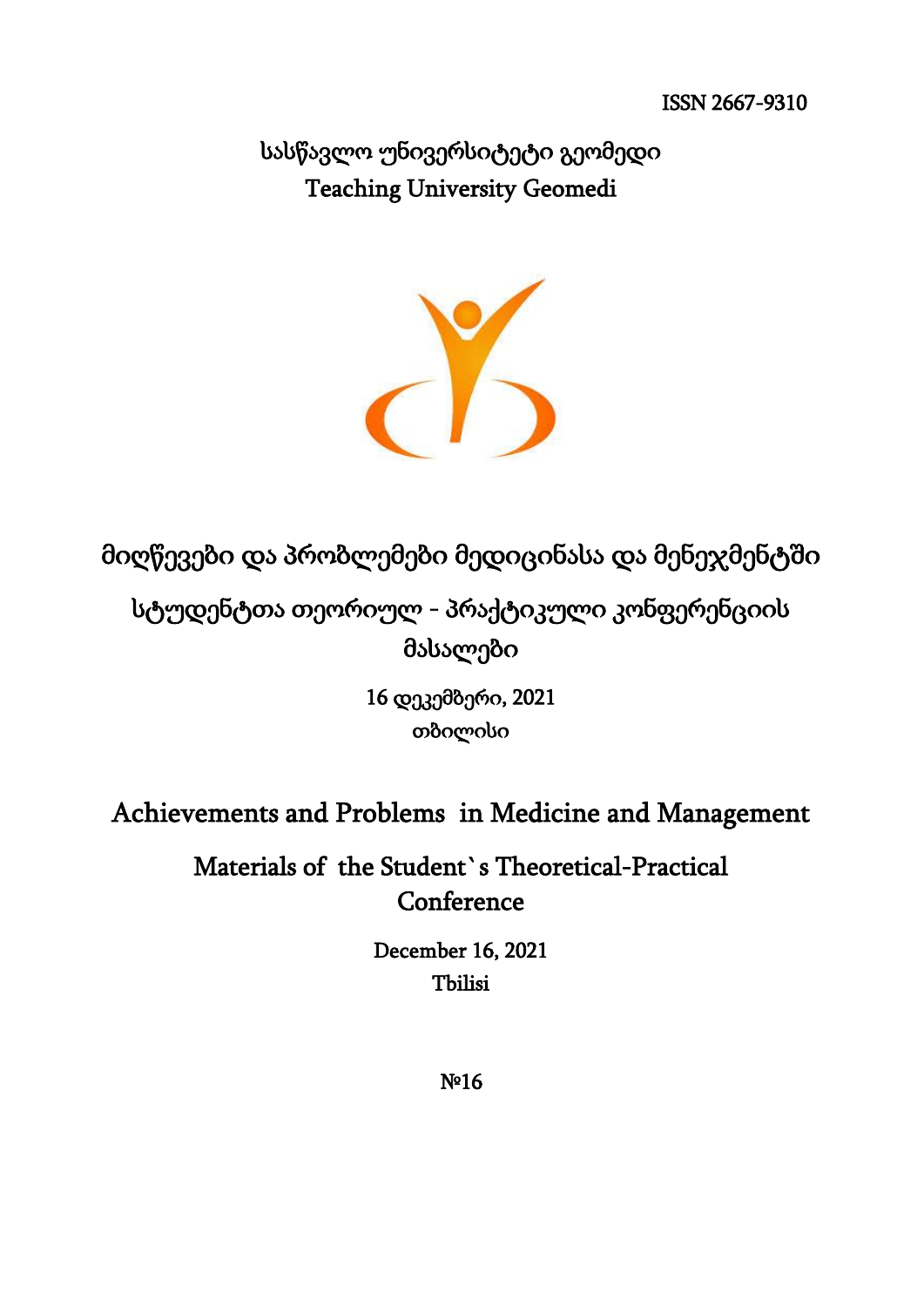# ს ა რ ჩ ე ვ ი

| 1.  | ოსტეოპლასტიკური მასალები სტომატოლოგიურ პრაქტიკაში                                   | $\overline{\mathbf{4}}$ |
|-----|-------------------------------------------------------------------------------------|-------------------------|
| 2.  | ადრეული ორთოდონტიული საპროფილაქტიკო და აპარატული<br>მკურნალობა ბავშვთა ასაკში       | 6                       |
| 3.  | როგორ ავირიდოთ კარიესი                                                              | 8                       |
| 4.  | ბავშვის სოციალურ-ემოციური განვითარება                                               | 10                      |
| 5.  | ღეროვანი უჯრედებით თერაპია - ინსულტის მართვის პოტენციური<br>თერაპიული საშუალება     | 12                      |
| 6.  | MTA თერაპიულ სტომატოლოგიაში                                                         | 14                      |
| 7.  | მრავალფორმიანი ექსუდაციური ერითემა                                                  | 16                      |
| 8.  | COVID-19-ის გავლენა ფილტვების ჯანმრთელობაზე მომავალში                               | 18                      |
| 9.  | ზოგადი სომატური დაავადებების კავშირი პირის ღრუსთან                                  | 20                      |
| 10. | პირის ღრუს ლორწოვანი გარსის დაავადებების გამოვლინება, COVID-<br>19 გადატანის შემდეგ | 22                      |
| 11. | მანუალური თერაპია სკოლიოზის დროს                                                    | 24                      |
| 12. | ფიტნესი და სწორი კვება                                                              | 26                      |
| 13. | სამედიცინო რეაბილიტაცია კისრის ოსტეოქონდროზის დროს                                  | 28                      |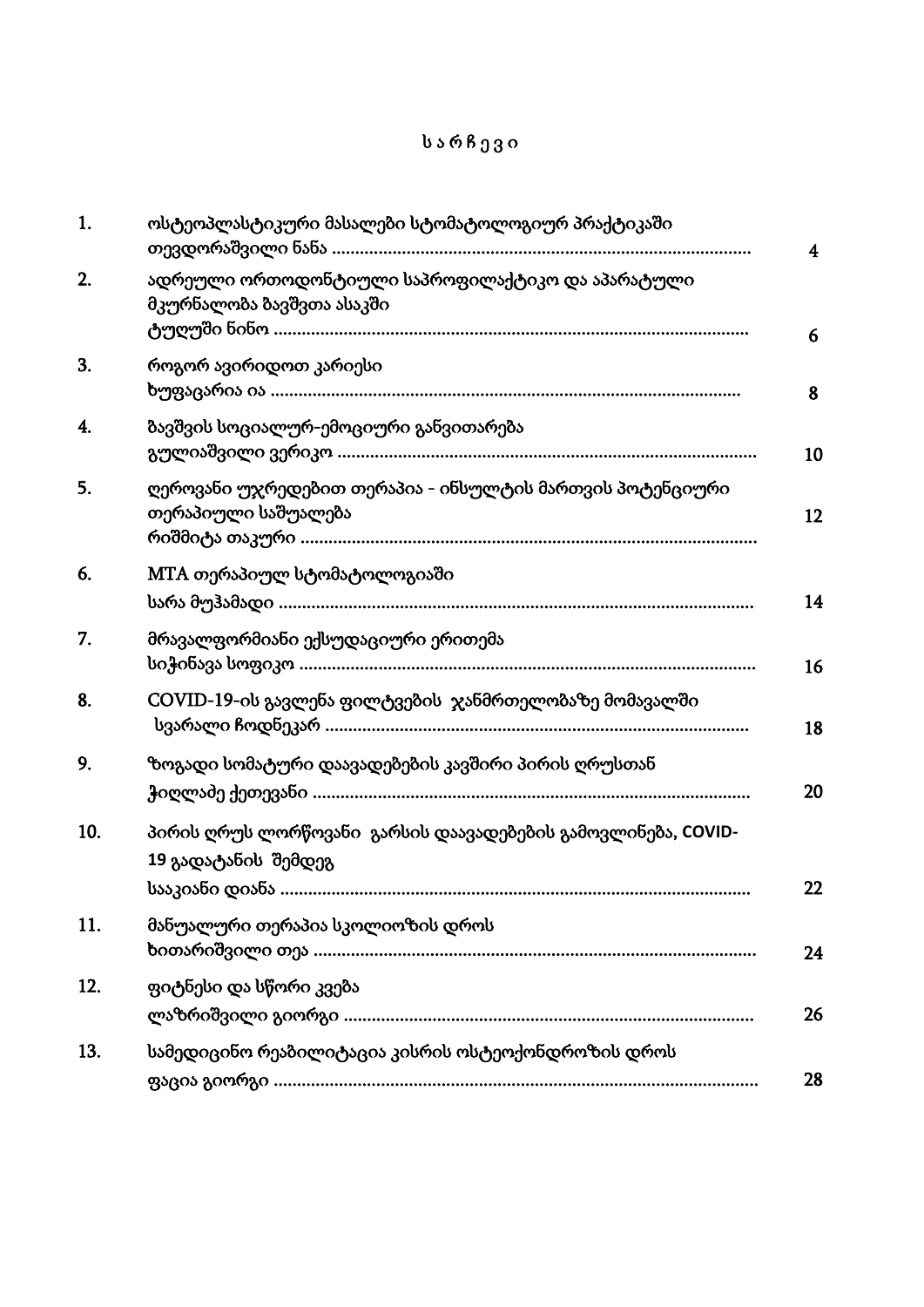# Contents

| 1.  | Osteoplastic materials in dental practice                                | 5  |
|-----|--------------------------------------------------------------------------|----|
| 2.  | Early orthodontic prophylactic and instrumental Treatment in children    | 7  |
| 3.  | How to prevent caries                                                    | 9  |
| 4.  | Social-emotional development of the child                                | 11 |
| 5.  | Stem Cell Therapy - A Potential Therapeutic Method for Stroke Management | 13 |
| 6.  | <b>MTA</b> in Therapeutic Dentistry                                      | 15 |
| 7.  | Multiform exudative erythema                                             | 17 |
| 8.  | Impact of COVID-19 on future lung health                                 | 19 |
| 9.  | Association of general somatic diseases with the oral cavity             | 21 |
| 10. | Detection of diseases of the oral mucosa after COVID-19 infection        | 23 |
| 11. | Manual therapy during scoliosis                                          | 25 |
| 12. | Fitness and proper nutrition                                             | 27 |
| 13. | Medical rehabilitation in case of osteochondrosis of the neck            | 29 |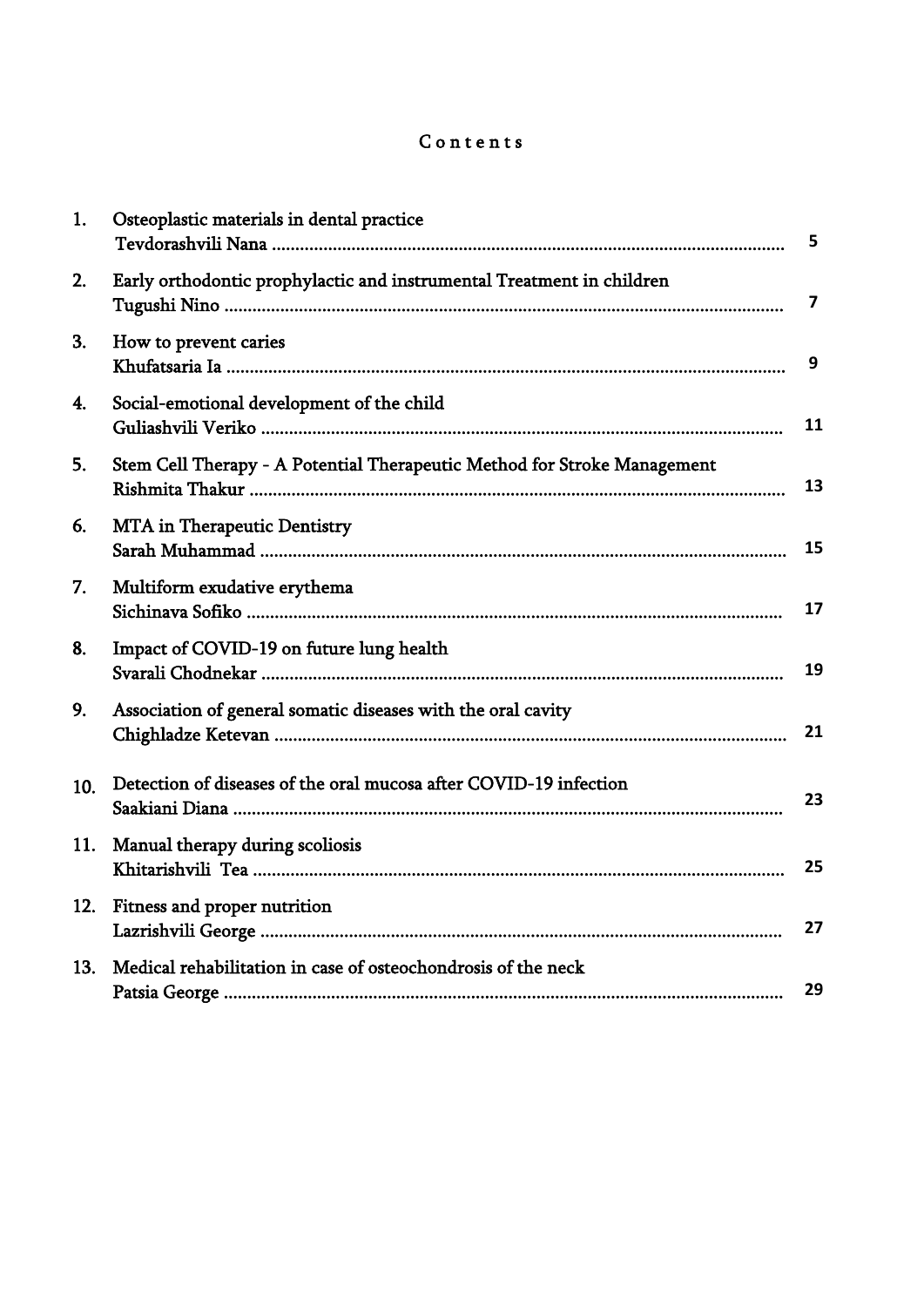#### ოსტეოპლასტიური მასალები სტომატოლოგიურ პრაქტიკაში

#### თევდორაშვილი ნანა

სტომატოლოგიის ფაკულტეტი, V კურსი, ხელმძღვანელი **მარიამ კალანდაძე** 

#### აბსტრაქტი

 ოსტეოპლასტიური მასალა ძვლოვანი ქსოვილის წარმოების საფუძველი და სტიმულატორია. ეს მატერიალები ემსახურებიან ბიოშეთვისებად მატრიცებს, რომ მოხდეს ძვლოვანი ქსოვილის რეგენერაციის პროცესის სტიმულაცია და მოხდეს დარღვეული უბნის მაქსიმალურად შევსება. ის ფართოდ გამოიყენება - ქირურგიაში, პაროდონტოლოგიაში, იმპლატოლოგიაში და ა.შ.

 ოსტეოგენეზის ხანგრძლივობაა დაახლოებით 1,5-2 წელიწადი. ამ დროის განმავლობაში ხდება ძვლის სრული ფორმირება.

 ოსტეოპლასტიური მასალების სახეებია - აუტოგენური (დონორი პაციენტი), ალოგენური (დონორი-სხვა ადამიანი), სინთეტიკური (კალციუმფუძიანი მასალა, მემბრანული ტექნოლოგიები.

აუტოგენური ოსტეოპლასტიური მასალები - მიიღება პაციენტის საკუთარი ძვლიდან. მისი აღება ხდება ძვლის საფხეკით, ულტრაბგერითი პიეზოელექტრული მოწყობილობების საშუალებით.

 ალოგენური მასალა მიიღება ადამიანის გვამური ძვლისგან. ალოგენური ოსტეოპლასტიური მასალების უპირატესობებია შემდეგი: მაღალი ადჰეზია პაციენტის ქსოვილებზე, შემცირებული მუშაობის დრო და სწრაფი ოსტეოგენეზი.

სინთეზური ოსტეოპლასტიური მასალები - სინთეზური ძვლის ტრასნპლანტატები იქმნებიან ქიმიურ ლაბორატორიებში თანამედროვე ტექნოლოგიების გამოყენებით. მათი მნიშვნელოვანი უპირატესობაა - ბიოთავსებადობა და მაღალი ბიოლოგიური აქტივობა, კარგი ინტეგრაცია ძვლოვან ქსოვილში, ძვლოვანი ქსოვილის სწრაფი რეგენერაციია, ხელმისაწვდომობა, გართულებების დაბალი ალბათობა, რადიოგამტარობა და გამოყენების სიმარტივე. სინთეზური ოსტეოპლასტიკური მასალებიდან ყველაზე მეტად გავრცელებულია ბეტა-ტრიკალციუმის ფოსფატის საფუძველზე და ჰიდროქსიაპატიტის საფუძველზე შექმნილი ოსტეოპლასტიკური მასალები.

 მემბრანები ხელს უშლიან ოსტეოპლასტიური მასალის გადაადგილებას და ინარჩუნებენ მოცემულ მოცულობას ახალი სტაბილური ძვლოვანი ქსოვილის ფორმირების ეტაპზე და ხელს უშლის რბილი ქსოვილების ზრდას აქტიური ოსტეოგენეზის ზონაში. მემბრანები იყოფა ორ ძირითად ქვეჯგუფად: რეზორბირებად და არარეზორბირებად.

 თემის აქტუალობა მდგომარეობს კბილების დაკარგვასთან დაკავშირებულ პრობლემებთან, რაც შემდგომში აღნიშნული მეთოდიკის გამოყენებით 70-80%-იან წარმატებულ იმპლანტაციას განაპირობებს. გარდა აღნიშნულისა, ოსტეოპლასტიური მასალების ფართოდ დანერგვა ყოველდღიურ სტომატოლოგიურ პრაქტიკაში მნიშვნველოვანია პაროდონტის პათოლოგიების შემთხვევაში, საშუალო და მძიმე ფორმების ადეკვატური და ოპტიმალური მკურნალობისთვის.

საკვანძო სიტყვები: ოსტეოპლასტიური მასალა, ძვლოვანი ქსოვილი, ოსტეოგენეზი, მემბრანები.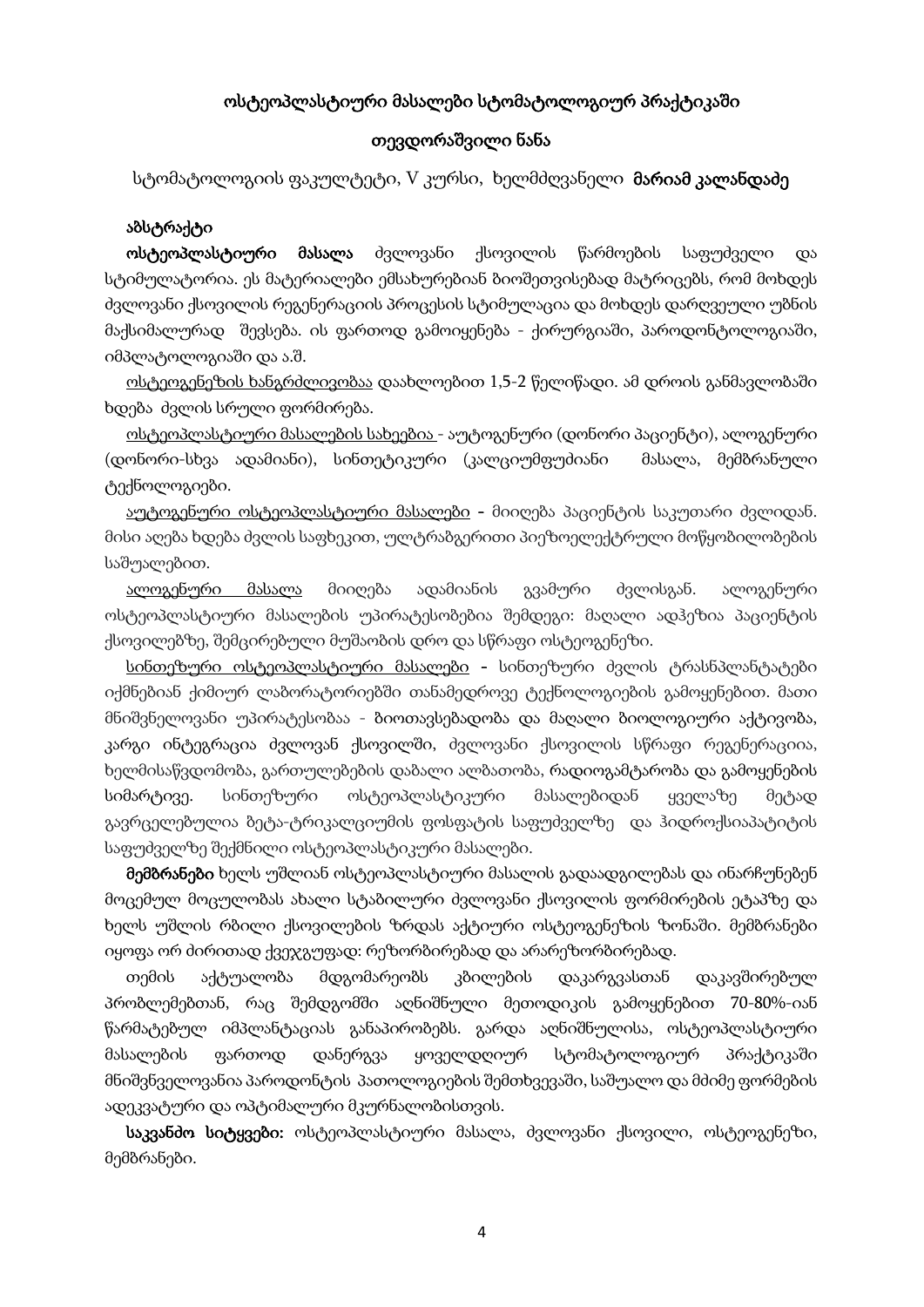### Osteoplastic materials in dental practice

### Tevdorashvili Nana

Faculty of Dentistry, V Year, supervisor Mariam Kalandadze

### Abstract

Osteoplastic material is the basis and stimulator of bone tissue production. These materials serve as bioadhesive matrices to stimulate the bone tissue regeneration process and maximally fill the damaged area. It is widely used - in surgery, periodontology, implantology, etc.

The duration of osteogenesis is about 1.5-2 years. During this time complete bone formation occurs.

Types of osteoplastic materials are - autogenous (donor patient), allogeneic (donor-other person), synthetic (calcium-based material, membrane technologies).

Autogenous osteoplastic materials - obtained from the patient's own bone. It is taken with a bone scraper, using ultrasonic piezoelectric devices.

Allogeneic material is obtained from human corpse bone. The advantages of allogeneic osteoplastic materials are: high adhesion to patient tissues, reduced working time, and rapid osteogenesis.

Synthetic Osteoplastic Materials - Synthetic bone grafts are created in laboratories using state-of-the-art technology. Their main advantages are - biocompatibility and high biological activity, good integration into bone tissue, rapid regeneration of bone tissue, affordability, low probability of complications, radio conductivity and easy for usage. The most common of the synthetic osteoplastic materials are osteoplastic materials based on beta-tricalcium phosphate and hydroxyapatite.

Membranes prevent the movement of osteoplastic material and maintain a given volume at the stage of formation of new stable bone tissue and prevent the growth of soft tissues in the zone of active osteogenesis. Membranes are divided into two main subgroups: resorbable and non-resorbable.

The importance of the topic lies in the problems associated with tooth loss, which further leads to a 70-80% successful implantation using the above methodology. In addition to the above, the widespread introduction of osteoplastic materials in daily dental practice is important in the case of periodontal pathologies for adequate and optimal treatment of moderate and severe forms.

Key words: Osteoplastic material, Bone tissue, Osteogenesis, Membranes.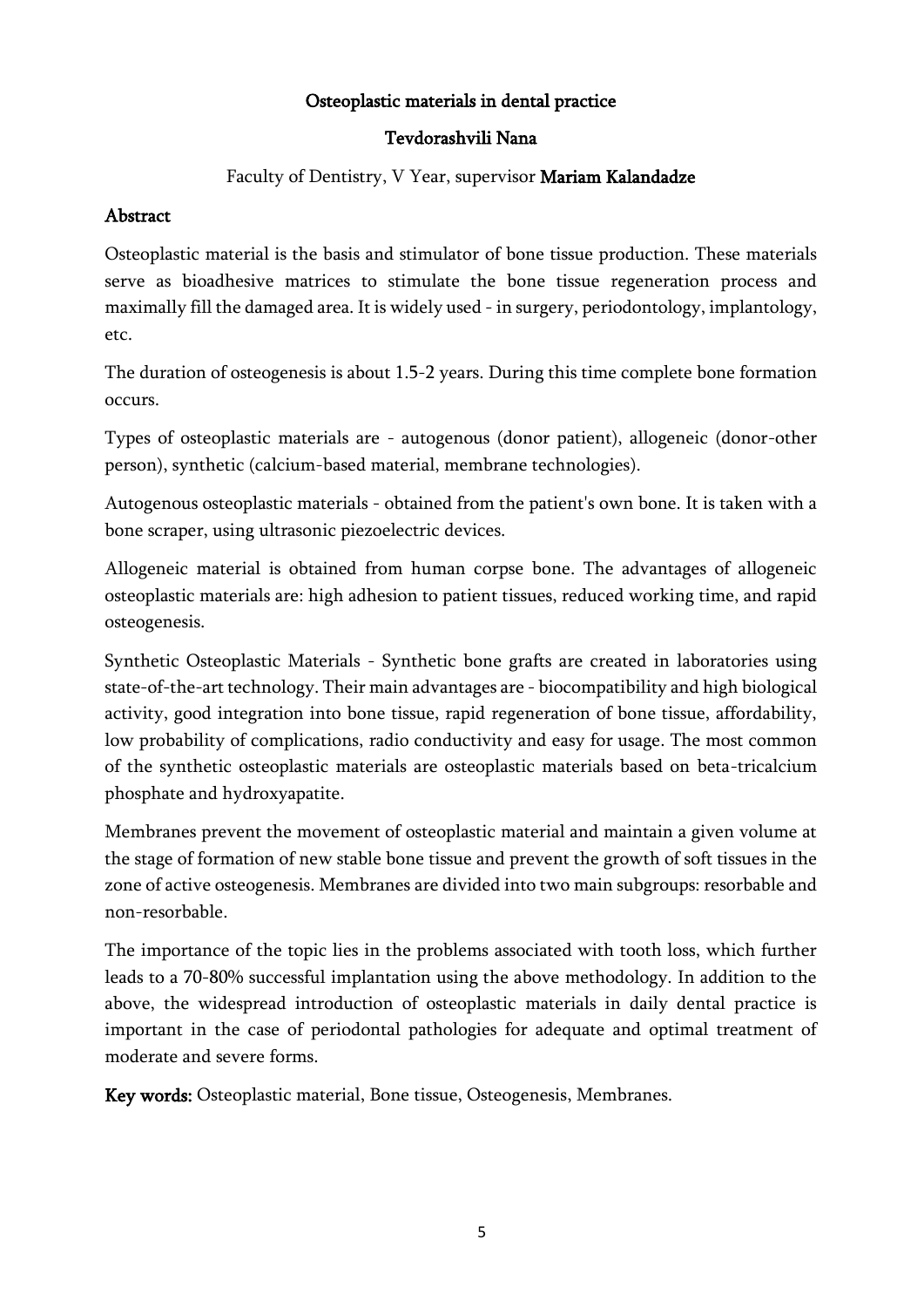# ადრეული ორთოდონტიული საპროფილაქტიკო და აპარატურული მკურნალობა ბავშვთა ასაკში

# ტუღუში ნინო

სტომატოლოგიის ფაკულტეტი, IV კურსი, ხელმძღვანელი **თინათინ გაგოშიძე** 

#### აბსტრაქტი

 ორთოდონტიულ მკურნალობაში განსაკუთრებით ბავშვთა ასაკში (3-12 წლამდე) დიდი მნიშვნელობა აქვს მოსახსნელ აპარატებს. თუ პაციენტი მიმართავს ორთოდონტს ბავშვთა ასაკში, ექიმს ეძლევა საშუალება სწორად მართოს პაციენტის მკურნალობა- აკონტროლოს ყბის ზრდის ტემპი და მუდმივი კბილების სწორად ამოჭრა. რაც მთავარია, ადრეული ვიზიტები თავიდან აგვაცილებს ხანგრძლივ და დამღლელ მკურნალობას.

 ფირფიტები ეს არის მოსახსნელი ორთოდონტიული აპარატი, რომელიც კონსტრუქციიდან გამომდინარე შეგვიძლია გამოვიყენოთ მხოლოდ ღამით ან 24 საათის განმავლობაში. ის წარმოადგენს პლასტმასის ფირფიტას, რომელიც მზადდება ინდივიდუალურად ანაბეჭდის მიხედვით და მაგრდება კბილებზე მეტალის რკალის საშუალებით.

LM-აქტივატორი ესაა სტანდარტული ორთოდონტიული მოსახსნელი აპარატი, რომელიც გამოიყენება ყბა-კბილთა სისტემის ანომალიის დროს.

 ფრენკელის რეგულატორი წარმოადგენს ფუნქციურ მოსახსნელ აპარატს, რომელიც გამოიყენება 4-12 წლის ასაკში. არსებობს 4 ტიპის აპარატი, რომლებიც განსხვავდებიან თავისი კონსტრუქციით სხვა აპარატებისგან და ასწორებენ კბილების რამოდენიმე ანომალიას.

 ფიქსირებული ექსპანდერი ეს არის ფიქსირებული კონსტრუქცია, ძირითადად ზედა ყბაზე, რომელიც გამოიყენება თანკბილვის კორექციის მიზნით.

 პირგარეთა ნიკაპის შურდული უზრუნველყოფს პირგარეთა მეთოდით ნიკაპზე ზეწოლას. ასეთი პირგარეთა აპარატები გამოიყენება მეზიალური (პროგენიის) ოკლუზიის, ღია დიზოკლუზიის და დისტალური თანკბილვის სამკურნალოდ.

 ზედა ტუჩის მჭიდრო დამწოლი ნახვევი გამოიყენება ზედა ყბის ალვეოლური მორჩის ზრდაში შესაჩერებლად სარძევე და ცვლადი თანკბილვის დროს.

 ორთოდონტიული აპარატურის ძირითადი მიზანია კბილთა მწკრივების ან მათი რკალის, ყბების, თანკბილვის ანატომიურ-ფიზიოლოგიური მდგომარეობის მიღწევა ან მასთან მაქსიმალური მიახლოება.

 საკვანძო სიტყვები: ორთოპედიული აპარატები, ყბა-კბილების ანომალია, თანკბილვა, კორექცია.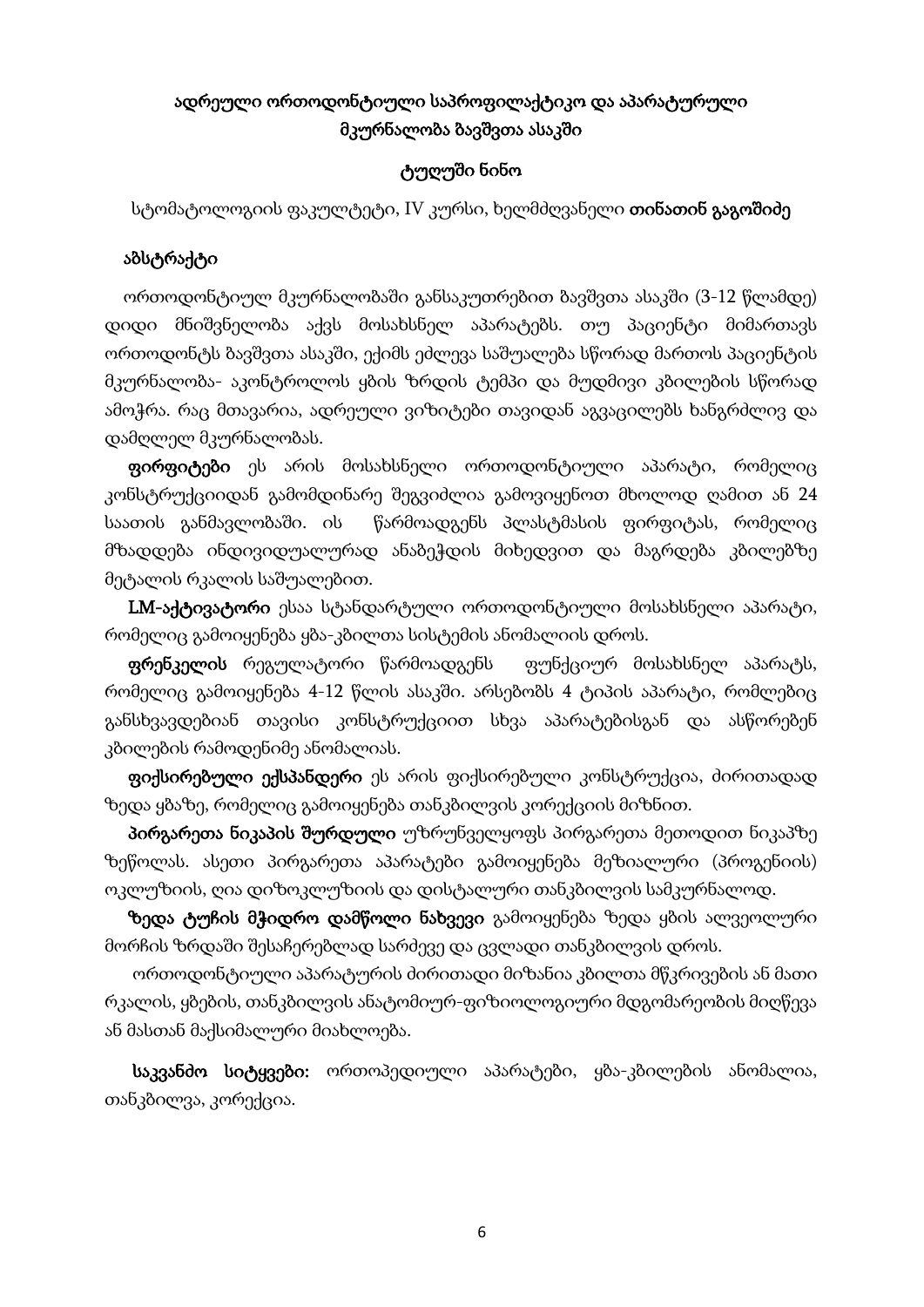### Early orthodontic prophylactic and instrumental treatment in children

# Tugushi Nino

# Faculty of Dentistry, IV Year, supervisor Tinatin Gagoshidze

# Abstract

Removable apparatuses are of great importance in orthodontic treatment, especially in children (3-12 years old). If a patient consults an children's orthodontist, the doctor will be able to properly manage the patient's treatment - to control the growth rate of the jaw and the proper growth of permanent teeth. Most importantly, early visits prevent prolonged and extensive treatments in the future.

Orthodontic plates are removable orthodontic appliance that, depending on the construction, can only be used at night or 24 hours a day. It is a plastic plate made individually according to the imprint and attached to the teeth by means of a metal arch.

LM-activator is a standard orthodontic removable device used for anomalies of the jaw-tooth system.

The Frankel Regulator is a functional removable device used for ages 4-12. There are 4 types of apparatus that differ from others in their construction and correct several anomalies of the teeth.

Fixed Expander is a fixed construction, mainly on the upper jaw, used to correct occlusion.

Extraoral chin compession garment provides extraoral pressure on the chin. Such extraoral apparatus is used to treat mesial (progeny) occlusion, open disoclusion, and distal occlusion.

A tight compression bandage of the upper lip is used to stop the growth of the alveolar ridge of the upper jaw during breastfeeding and variable occlusion.

The main goal of orthodontic apparatus is to achieve or maximize the anatomicalphysiological state of the rows of teeth or their arches, jaws, and occlusion.

Key words: orthopedic appliances, jaw-tooth anomaly, occlusion, correction.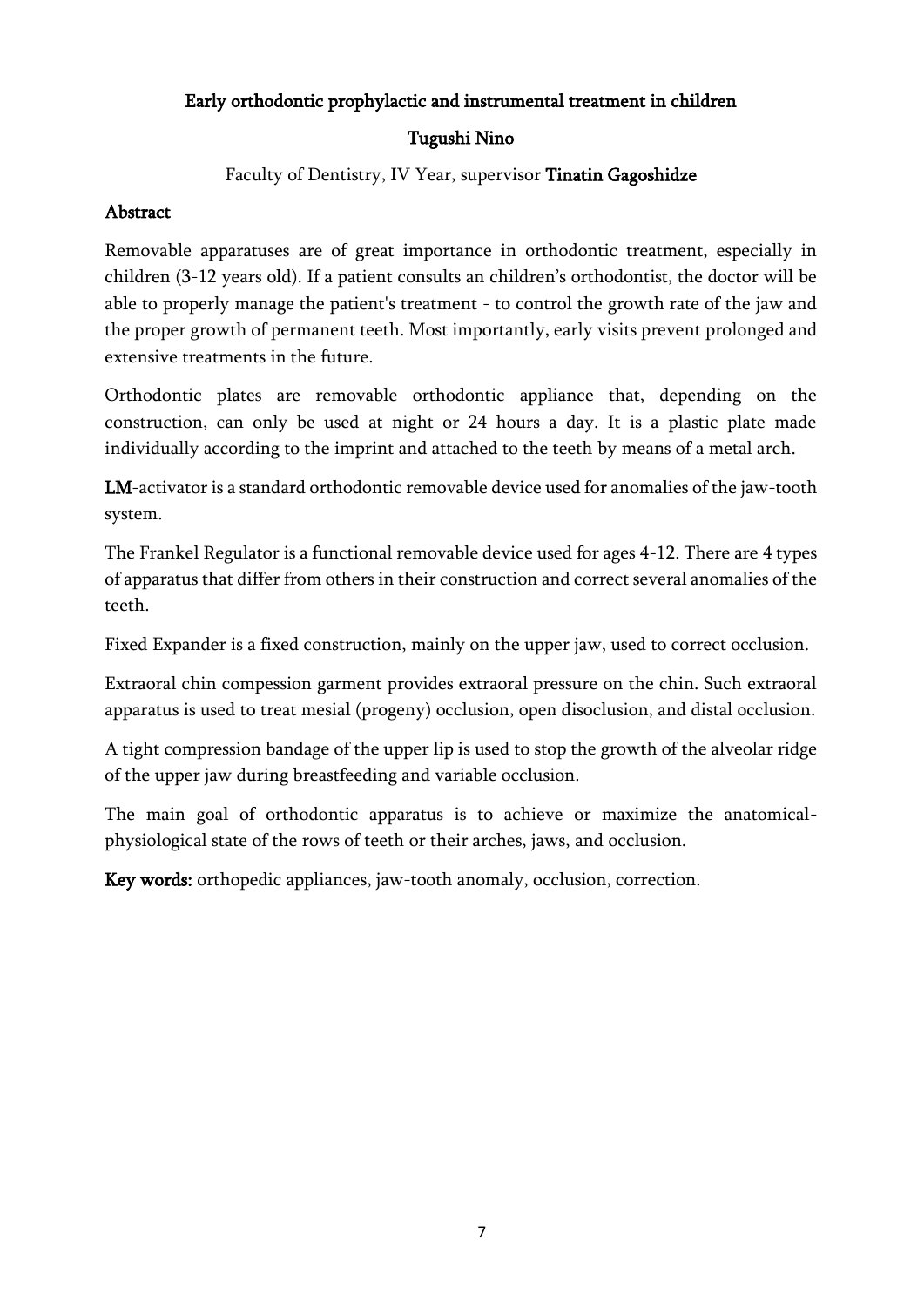# როგორ ავირიდოთ კარიესი ხუფაცარია ია

სტომატოლოგიის ფაკულტეტი, II კურსი, ხელმძღვანელი **გიორგი მოდებაძე** 

### აბსტრაქტი

 კბილი კალციუმის შემცველი მკვრივი ნივთიერებაა, რომლის ზედაპირი წარმოდგენილია ემალით და დენტინით, კბილის შიგნით კი რბილი ნივთიერება პულპა შეიცავს უამრავ სისხლძარღვებს და ნერვულ დაბოლოებებს, კვებავს და იცავს კბილს. როცა ეს ბალანსი ირღვევა იწყება კარიესი, ანუ მიკროორგანიზმების მიერ გამოწვეული კბილის დაშლა. კბილის კარიესი რთული პათოლოგიური პროცესია, რომელიც გამოიხატება კბილის მაგარი ქსოვილის დაზიანებით, კერძოდ კი მაგარი ქსოვილის დემინერალიზაციით, დარბილებითა და კარიესული ღრუს (დეფექტის) წარმოქმნით.

 ფაქტორები, რომლებიც განაპირობებენ კარიესის წარმოშობას იყოფიან ორად ზოგად და ადგილობრივ ფაქტორებად. კარიესი მიმდინარეობს ორ ეტაპად: მინანქრის ფერის ცვლილებით და ქსოვილებში დეფექტის წარმოქმნით. კარიესოგენულ ბაქტერიებს მიეკუთვნება str.matahs,atr.sanguis,str.salivarus. კარიესის თავიდან აცილებისთვის დიდი მნიშვნელობა აქვს სწორ კვებას. ცილების, ვიტამინების, მინერალური მარილების, ფტორის და სხვადასხვა მიკროელემენტების არასაკმარისი მიწოდება აჩქარებს კარიესის განვითარებას. მაგალითად, ფტორი ხელს უწყობს კბილის ქსოვილის მინერალური სტრუქტურის აღდგენას.ზრდის კბილის წინააღმდეგობის უნარს კარიესის მიმართ, ხელს უშლის ბაქტერიების მიერ შაქრის გადამუშავების პროცესს. მეცნიერები დიდ მნიშვნელობას ანიჭებენ მემკვიდრეობითობას, კბილების ჩანასახის განვითარებას და ამოჭრის პერიოდში ძვალ-კბილოვანი სისტემის მდგომარეობას.

 აუცილებელია, ასევე პირის ღრუს ჰიგიენა და სტომატოლოგთან რეგულარული ვიზიტი. წარმოუდგენელია ადამიანს ჯანსაღი კბილები ჰქონდეს, თუ არ ხდება ინდივიდუალურ პირობებში პირის ღრუს ჰიგიენის დაცვა, ასევე, თუ საკვებში არ გვხვდება საჭირო მიკროელემენტები და ვიტამინები, რომელიც კარიესის განვითარების წინა პირობას ქმნის.

 სასურველია, კბილების გახეხვის დროს ხარისხიანი ჯაგრისის გამოყენება და გაწმენდის სწორი ტექნიკა. წინააღმდეგ შემთხვევაში, კბილების გახეხვას შეიძლება მოჰყვეს ემალის დაზიანება, ღრძილებიდან სისხლდენა, კბილებში ქვის გაჩენა. გახეხვის სიხშირეზე არანაკლებ მნიშვნელოვანია გახეხვისას წრიული და ვერტიკალური მოძრაობები, თუმცა როცა ღძილებთან ახლოს მივდივართ უმჯობესია, რომ კბილის ჯაგრისი 45 გრადუსით გადავხაროთ და ის მსუბუქად ვამოძრაოთ. პირის ღრუს სწორი ჰიგიენა კბილების ჯანმრთელობის საწინდარია.

 საკვანძო სიტყვები: კარიესი, მიკროელემენტები, პირის ღრუს ჰიგიენა, გაწმენდის ტექნიკა.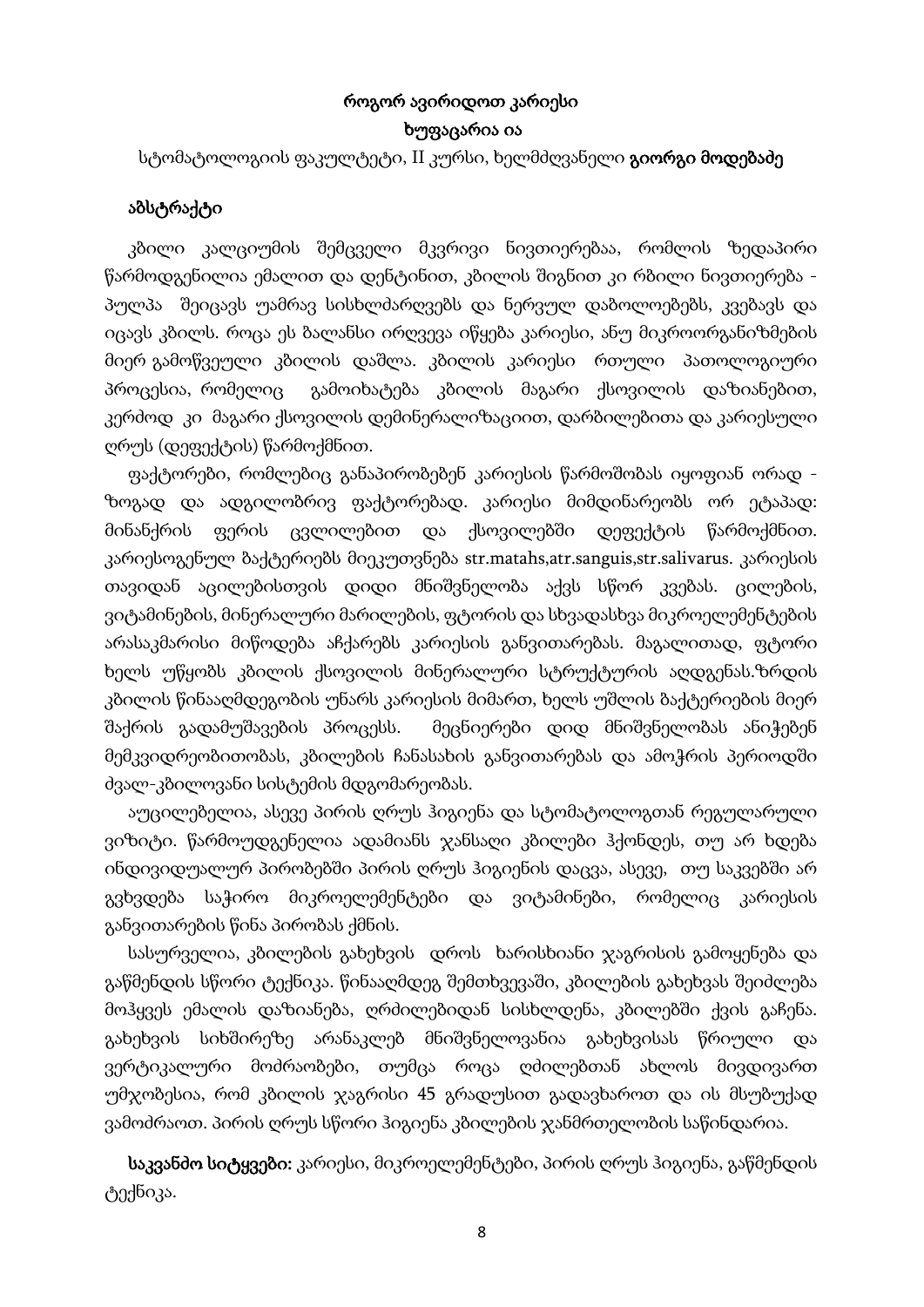### How to prevent caries

#### Khufatsaria Ia

#### Faculty of Dentistry, II Year, supervisor Giorgi Modebadze

#### Abstract

The tooth is a dense substance containing calcium, the surface of which is represented by enamel and dentin, and the inside of the tooth is a soft substance - the pulp containing blood vessels and nerve endings, which nourish and protect the tooth. When this balance is upset, caries, or tooth decay caused by microorganisms, begins. Dental caries is a complex pathological process, which is manifested by damage to the hard tissue of the tooth, in particular, by demineralization of the hard tissue, softening and the formation of a cavity.

Factors that cause caries are divided into two factors - general and local. Caries occurs in two stages: a change in the color of the enamel and the formation of a defect in the tissues. Cariogenic bacteria include str.matahs, atr.sanguis, str.salivarus. Proper nutrition is very important to prevent caries. Insufficient supply of proteins, vitamins, mineral salts, fluoride and various micronutrients accelerates the development of caries. For example, fluoride helps to restore the mineral structure of tooth tissue. Increases the tooth's resistance to caries, prevents the process of sugar processing by bacteria. Scientists attach great importance to heredity, the development of the germ of the teeth and the condition of the skeletal system during the period of extraction.

Oral hygiene and regular visits to the dentist are also essential. It is inconceivable for a person to have healthy teeth if oral hygiene is not maintained in individual conditions, as well as if the necessary micronutrients and vitamins are not found in the food, which is a precondition for the development of caries.

It is advisable to use a quality brush when brushing your teeth and the correct cleaning technique. Otherwise, tooth brushing can lead to enamel damage, bleeding gums, and the formation of tartar in the teeth. Circular and vertical movements are no less important than the frequency of tooth brushing, but when approaching the gums, it is best to turn the toothbrush 45 degrees and move it lightly. Proper oral hygiene is a prerequisite for dental health.

Key words: caries, micronutrients, oral hygiene, cleansing technic.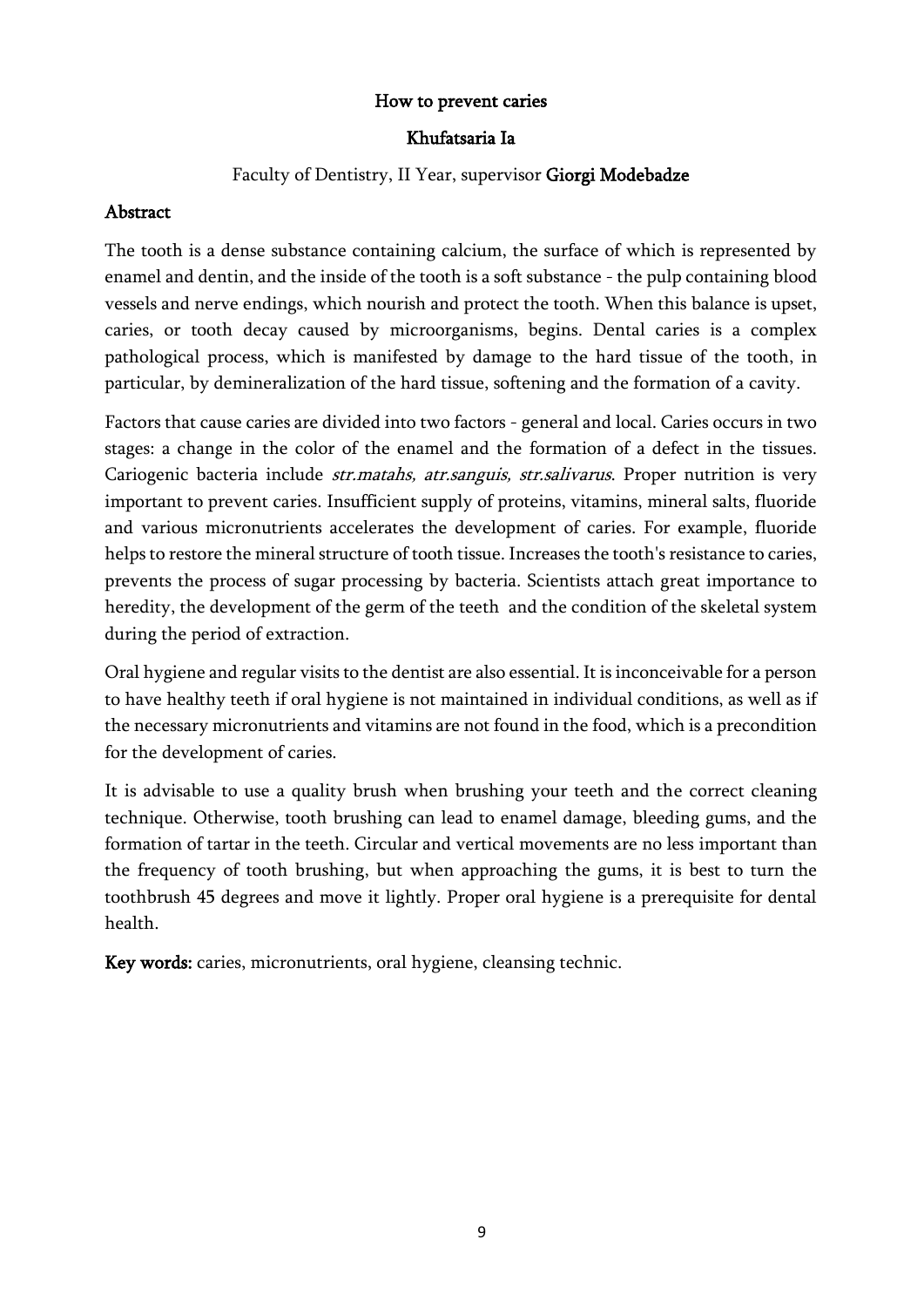#### ბავშვის სოციალურ-ემოციური განვითარება

#### გულიაშვილი ვერიკო

# ფიზიკური მედიცინისა და რეაბილიტაციის ფაკულტეტი, II კურსი, ხელმძღვანელები ლელა აფციაური და ჯარჯი ბუზარიაშვილი

#### აბსტრაქტი

 ადამიანის ცხოვრებაში დაბადებიდან სკოლამდე პერიოდი ერთ-ერთი უმნიშვნელოვანესია - რადგან ამ პერიოდში ბავშვი დგამს პირველ ნაბიჯებს, ამბობს პირველ სიტყვებს, გვიყალიბდება წარმოდგენა საკუთარ თავსზე, ვუზიარებთ ემოციებს გარშემომყოფებს და ზოგადად, გვექმნება წარმოდგენები ჩვენს ირგვლივ არსებულ სამყაროზე.

 გარემო, რომელშიც ვცხოვრობთ, სავსეა ყოველდღიური შთაბეჭდილებებითა და ცვლილებებით, რომელთა განცდაც და ამ განცდის სხვებისთვის გაზიარება ადამიანის ბუნებრივი მოთხოვნილებაა. ბავშვს, ისევე როგორც ზრდასრულს, საკუთარი ემოციების გაზიარებისა და სოციალური ურთიერთობის სურვილი აქვს, რაც ასაკობრივ ზრდასთან ერთად იცვლება და ვითარდება.

 ადამიანის შემეცნების (აზროვნების, კოგნიციის) განვითარებასთან ერთად ხდება სოციალური უნარ-ჩვევების ეტაპობრივი განვითარებაც. სოციალურემოციური სფერო განსაზღვრავს ბავშვის პიროვნული თვისებების ჩამოყალიბებასა და ადამიანებთან ურთიერთობას. <u>სოციალური განვითარება</u> განაპირობებს ბავშვის უნარს დაამყაროს ურთიერთობა გარემოსთან და გარშემომყოფებთან. ემოციური განვითარება კი განაპირობებს ბავშვის უნარს, შეძლოს საკუთარი გრძნობების **გაგებ**ა და გამოხატვა, სხვათა გრძნობების **გაგება** (თანაგრძნობა) და სათანადოდ რეაგირება.

 ბავშვი, როგორც სოციალური არსება, ადრეული ასაკიდანვე ამჟღავნებს ადამიანებთან ურთიერთობის სურვილს. ის აკვირდება მის მომვლელ უფროსს, ყურს უგდებს, ცდილობს შეეხოს, უღიმის. ბავშვი გამოხატავს სიხარულს, როცა ახლობელ ადამიანს ხედავს და იწყენს, როცა ის მიდის. წინასასკოლო ასაკში ბავშვებს უკვე მრავალფეროვანი ურთიერთობები აქვთ ერთმანეთთან - ისინი მეგობრობენ, ჩხუბობენ, რიგდებიან, სწყინთ, ეჭვიანობენ და ასევე, ეხმარებიან ერთმანეთს. ბავშვები ამ ურთიერთობებს ძალიან მძაფრად განიცდიან და განსხვავებული გრძნობები ეუფლებათ. ამ ასაკში მიღებული გამოცდილება მნიშვნელოვან ზეგავლენას ახდენს ბავშვის შემდგომ ურთიერთობაზე და დამოკიდებულებაზე სამყაროს მიმართ. ამიტომ, ამ სფეროს განვითარებას კრიტიკული როლი ენიჭება ბავშვის პიროვნული ჩამოყალიბების თვალსაზრისით.

 საკვანძო სიტყვები: სოციალურ-ემოციური განვითარება, იდენტიფიკაცია, უნარი, განვითარების სტრატეგიები.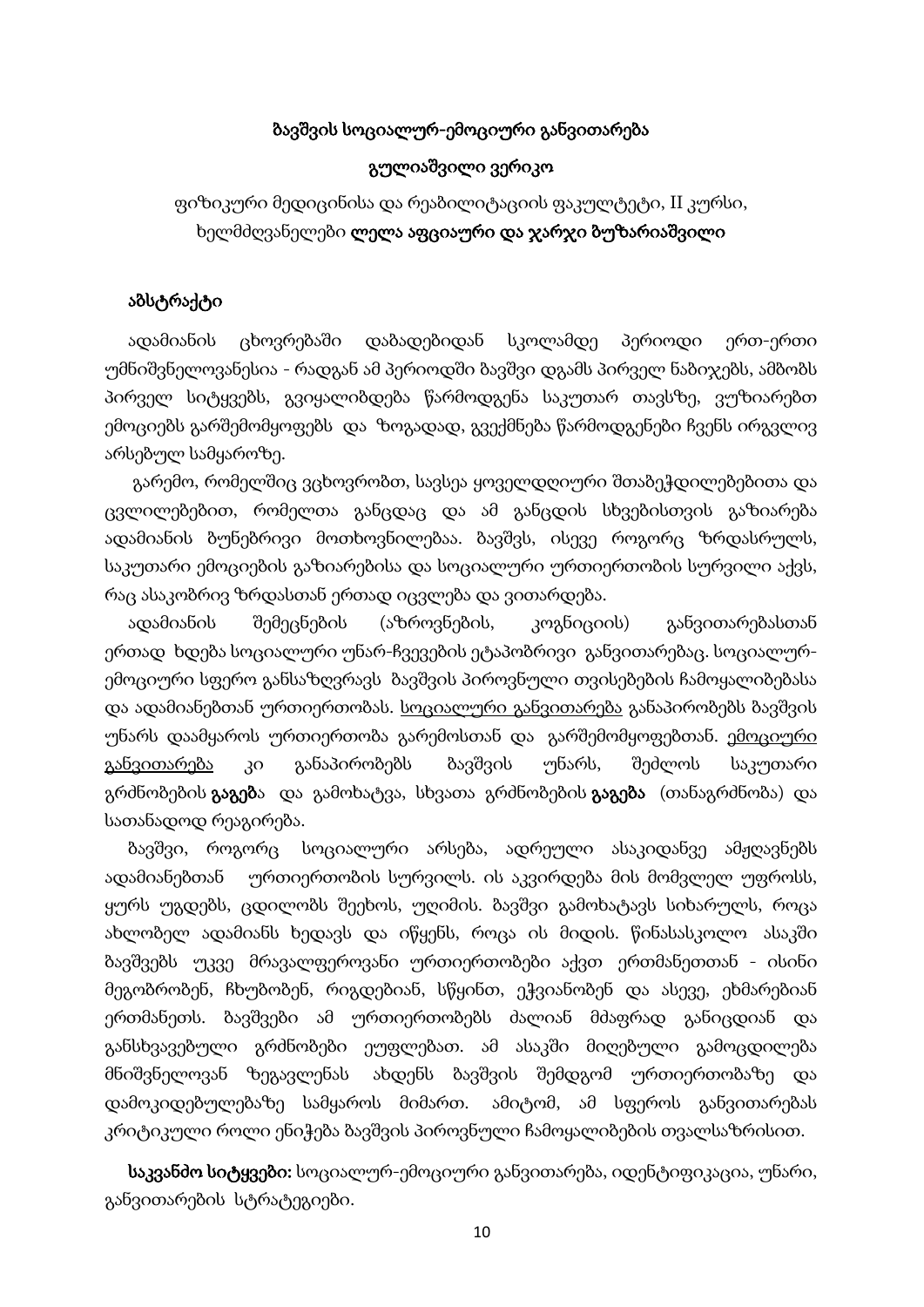### Social-emotional development of the child

### Guliashvili Veriko

# Faculty of Physical Medicine and Rehabilitation, II Year, supervisors Lela Aptsiauri and Jarji Buzariashvili

### Abstract

The period from birth to school in human life is one of the most important - because in this period the child takes the first steps, says the first words, forms an image about themselves, shares emotions with those around and in general, creates images of the world around us.

The environment in which we live is full of daily impressions and changes, the feeling of which and sharing this feeling with others is a natural human need. A child, like an adult, has a desire to share their own emotions and socialize, which changes and develops with age.

Along with the development of human cognition, there is a gradual development of social skills. The socio-emotional environment determines the development of a child's personal qualities and relationships with people. Social development determines a child's ability to relate to the environment and those around them. Emotional development determines the child's ability to understand and express his own feelings, to understand the feelings of others (compassion) and to respond appropriately.

The child, as a social being, shows a desire to interact with people from an early age. He observes his care-giver, listens, tries to touch, smiles. The child expresses joy when he sees a loved one and gets upset when he leaves. Preschoolers already have a variety of relationships with each other - they make friends, fight, get upset, jealous and help each other. Children experience these relationships very strongly and have different feelings. The experience gained at this age has a significant impact on the child's subsequent relationship and attitude towards the world. Therefore, the development of this field plays a critical role in terms of the personal development of the child.

Key words: social-emotional development, identification, skills, development strategies.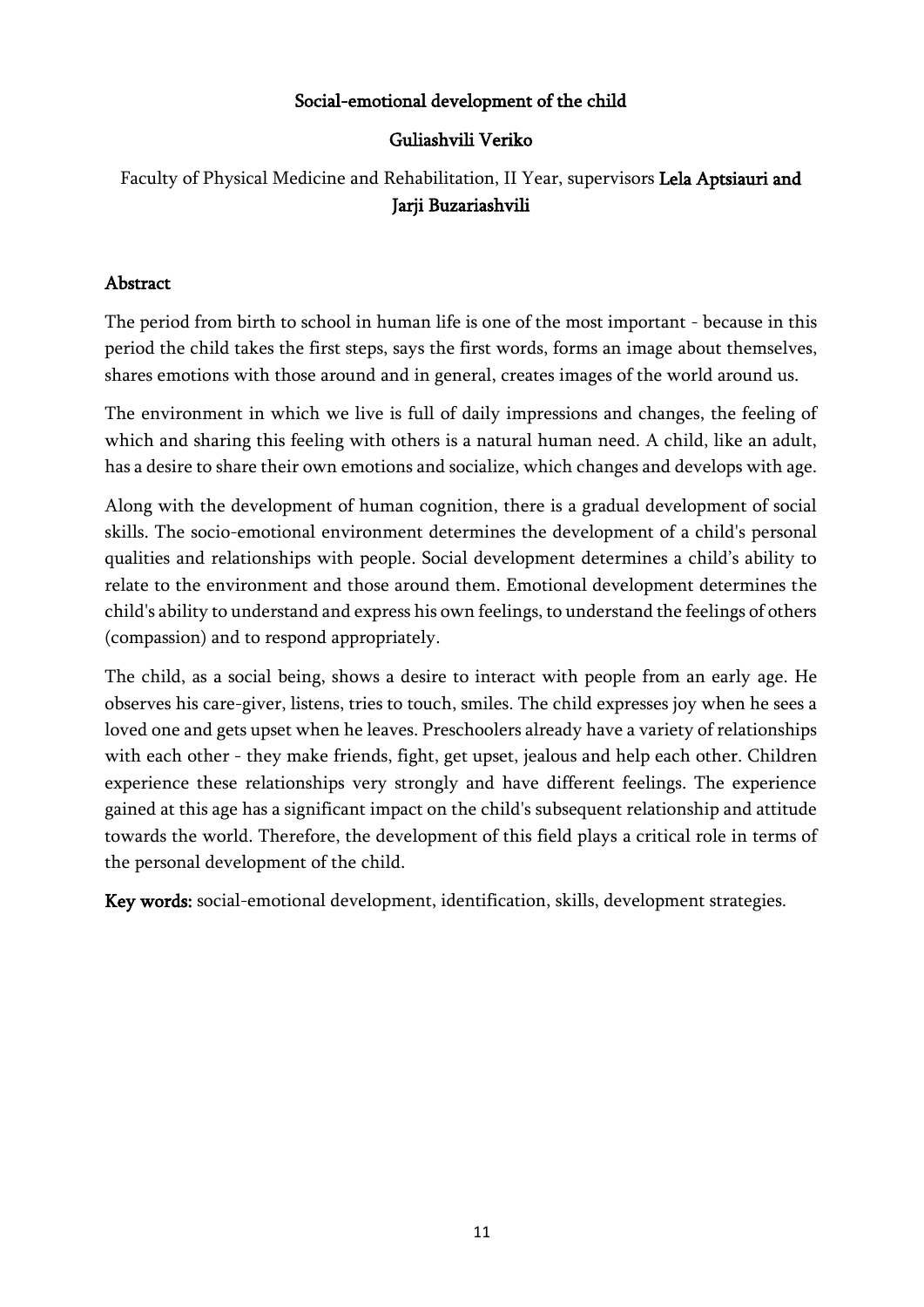# ღეროვანი უჯრედებით თერაპია - ინსულტის მართვის პოტენციური თერაპიული საშუალება

#### რიშმიტა თაკური

მედიცინის ფაკულტეტი, II კურსი, ხელმძღვანელი **ზურაბ ცეცხლაძე,** დოქტორი

### აბსტრაქტი

 გასული წლების განმავლობაში, მნიშვნელოვნად გაიზარდა ნეიროდეგენერაციული დაავადებები, მათ შორის ყველაზე გავრცელებულია ტვინის იშემიური ინსულტი. ეს დაავადება, სიკვდილიანობის ზრდის მიხედვით, მეორე ადგილზეა მსოფლიოში და ითვლება ადამიანებში მენტალური და ფიზიკური შესაძლებლობების შეზღუდვის ძირითად მიზეზად.

 ტვინის ინსულტები და მათი მკურნალობა, უაღრესად რთული მექანიზმების გამო, მკვლევართა მთავარი საზრუნავია მსოფლიოში. ბოლო დროს, ნეირონული ღეროვანი უჯრედების (NSC) აღმოჩენამ და მათმა პოტენციალმა ინსულტის მკურნალობის კუთხით იმედები გააჩინა.

 ერთ-ერთი ასეთი აღმოჩენაა 3K3A-APC ნივთიერება, რომელიც, როგორც დაამტკიცდა, არა მხოლოდ ხელს უწყობს ნეიროგენეზს, არამედ გააჩნია ანთების საწინააღმდეგო და ანტიაპოპტოზური თვისებები, რითაც მიიპყრო მეცნიერების ყურადღება ინსულტის მართვაში მის გამოყენებაზე. ტვინის მკვდარ ნაწილში NSC-ს ამ ნივთიერებასთან ერთად გამოყენებამ აჩვენა დადებითი შედეგები ფუნქციური სინაფსების განვითარებაში, რითაც სტიმული მისცა სომატურ და მოტორულ ფუნქციებს ცხოველურ მოდელებში. მან წარმატებით გაიარა ორივე კლინიკური კვლევა და ახლა კონკურენციას უწევს tPA-ს (ქსოვილის პლაზმინოგენის აქტივატორი).

 tPA არის ერთადერთი პრეპარატი, რომელიც აღიარებულია FDA-ს მიერ და რომელიც გამოიყენება ტვინის იშემიური ინსულტის სამკურნალოდ. ის არის ძლიერი სისხლის გამათხელებელი, გარდა მისი თრომბოლიზური თვისებებისა, ის ასევე შეიცავს პაციენტებში სისხლდენის შემთხვევების გაზრდის რისკს. ეს პრეპარატი სასარგებლოა მხოლოდ ინსულტიდან პირველ 3-4 საათის განმავლობაში. მას შემდეგ კი მას ზიანი უფრო მოაქვს, ვიდრე სარგებელი. 3K3A-APC-მ ცდებში წარმატებით დასძლია ეს ნაკლოვანებები და ახლა ითვლება უსაფრთხო წამლად, რომლის გამოყენებაც შესაძლებელია კომბინირებული თერაპიისას. ინსულტების გარდა, ის, ასევე, სასარგებლო აღმოჩნდა ნეიროდეგენერაციული დაავადებების სამკურნალოდ, როგორებიცაა პარკინსონისა და ჰანტინგტონის დაავადებები, მათი სპეციფიური ციტოდამცავი გზების გააქტიურებით შესაბამისი რეცეპტორების დახმარებით.

 ნაშრომში მიმოხილულია 3K3A-APC-ის მნიშვნელობა და სარგებელი ტრადიციულად გამოყენებული tPA-სთან შედარებით ინსულტის შემდგომი პაციენტების მართვაში.

საკვანძო სიტყვები: იშემიური ინსულტი, ღეროვანი უჯრედებით თერაპია, 3K3A-APC, tPA, ინსულტის მართვა.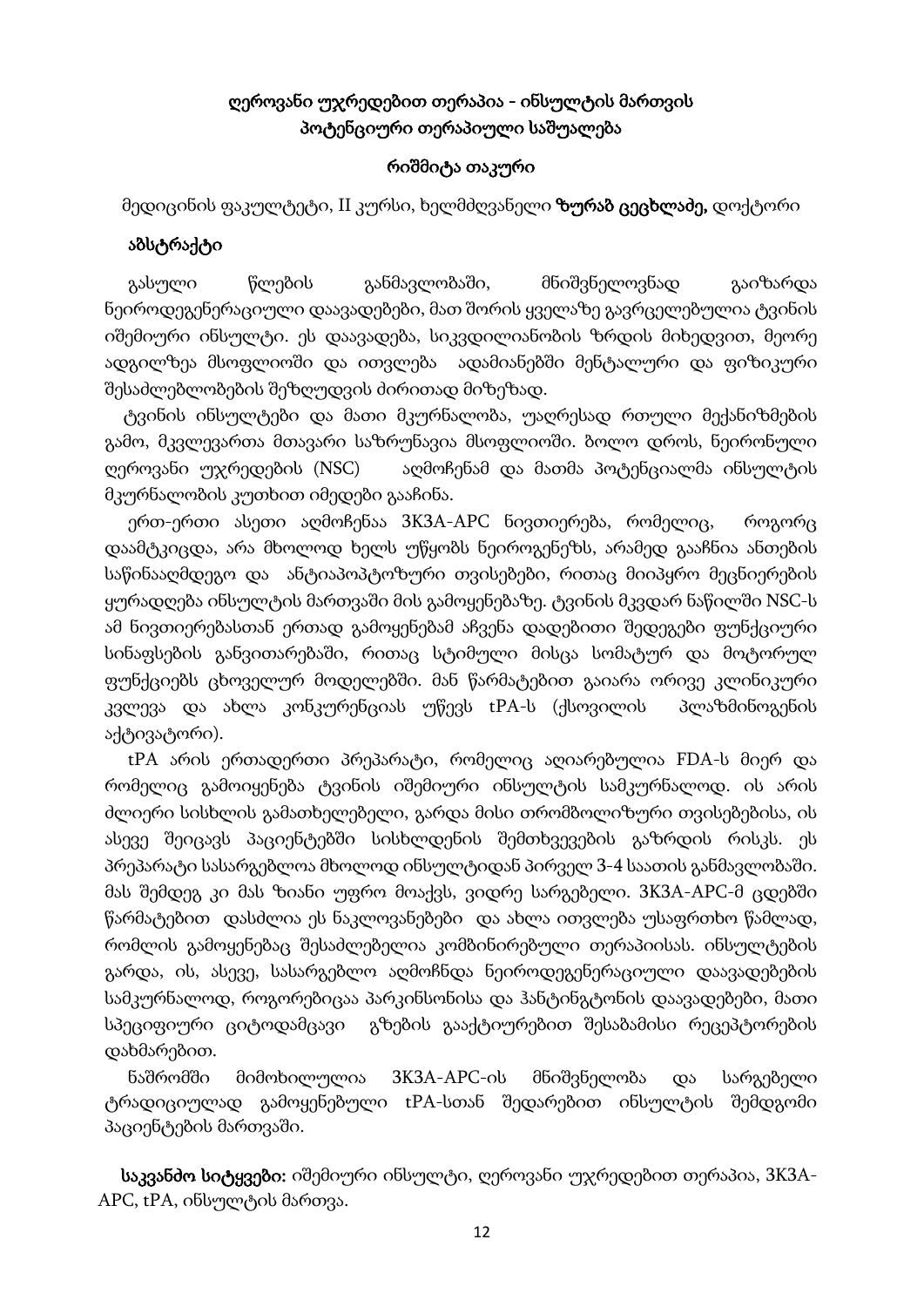#### Stem Cell Therapy – A Potential Therapeutic Method for Stroke Management

#### Rishmita Thakur

Faculty of Medicine, II Year, supervisor Zurab Tsetskhladze, PhD

#### Abstract

Over the period of years, the neuroscience sector has seen a tremendous boost in neurodegenerative disorders with Ischemic Brain strokes being the most common amongst them all. They hold the world's second greatest cause of mortality and are the primary contributors of disability in humans. Due to their highly complex mechanisms, brain strokes and their management hold the primary concern of researchers worldwide. In recent times, the discovery of neuronal stem cells (NSC's) and their potential in recovering the lost cells due to neuronal death has paved the way towards the planning of futuristic therapeutics in stroke management. One such discovery is of the 3K3A-APC substance, which has not just proven to promote neurogenesis but also, anti-inflammatory and anti-apoptotic properties thereby dragging our attention towards its use for stroke management in the future. Grafting this substance along with the NSC's in the deceased part of the brain has shown positive outcomes in developing functional synapses thereby promoting somatic and motor functions in the animal models. It has successfully cleared both of its clinical trials and is now competing with the tPA (tissue plasminogen activator). The tPA is the only drug currently approved by FDA clinically used for treating ischemic brain strokes. Since it is a highly powerful blood thinner, apart from its thrombolytic properties it also holds the risk of increasing haemorrhage volumes and haemorrhage incidences in patients. The safety parameters of this drug can be accessed only within the initial 3-4 hours post-stroke with the latter outweighing the harm than the benefits. However, the 3K3A-APC in its trials was successful in overcoming these drawbacks and is now being considered to be a safe drug that can be administered in combination therapies in the future. Apart from strokes, it has also proven to be useful for treating other neurodegenerative disorders like Parkinson's and Huntington's diseases by activating its specific cytoprotective pathways with the help of its respective receptors. The following abstract reviews the importance and benefits of 3K3A-APC over the traditionally used tPA in managing post-stroke patients.

Keywords: Ischemic stroke, stem cell therapy, 3K3A-APC, tPA, stroke management.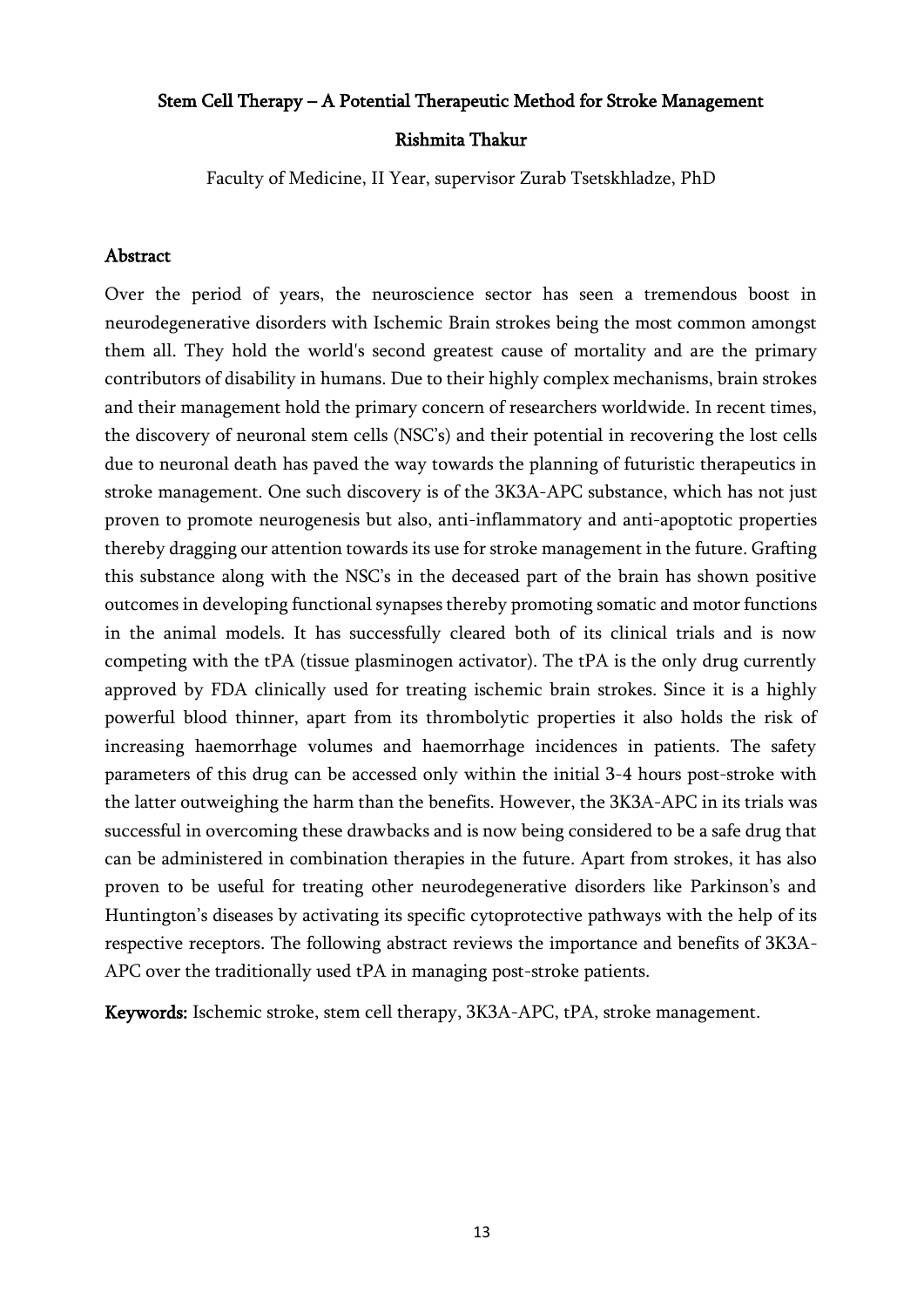### MTA თერაპიულ სტომატოლოგიაში

#### სარა მუჰამადი

სტომატოლოგიის ფაკულტეტი, IV კურსი, ხელმძღვანელი **მარიამ კალანდაძე** 

#### აბსტრაქტი

 მინერალური ტრიოქსიდის აგრეგატი (MTA) არის მასალა, რომელიც შეიმუშავეს 1993 წ. და სტომატოლოგიაში გამოიყენება აპექსიფიკაციის დროს მწვერვალების შესაქმნელად, ფესვის პერფორაციების აღსადგენად, ფესვის არხის თერაპიის დროსა და ფესვის შიდა რეზორბციის სამკურნალოდ. ასევე, ფესვის ბოლოების შემავსებელ მასალად და არხის დასაბჟენად.

MTA-ს გააჩნია შემდეგი თვისებები: კომპრესული ძალა, PH, ხსნადობა, რეაქცია სხვა სტომატოლოგიურ მასალასთან, რენტგენოკონტრასტულობა, ანტიბაქტერიული და სოკოს საწინააღმდეგო თვისება, მარგინალური ადაპტაციის და ჰერმენტიზაციის უნარი, ქსოვილის რეგენერაცია, ბიოთავსებადობა, მინერალიზაცია.

აღნიშნული მასალის გამოყენება ეფექტურია და საიმედო გარანტიას იძლევა შემდეგი კლინიკური დიაგნოზებისა და ნოზოლოგიური ფორმების მკურნალობის პროცესში ან მისი შემდგომი გართულებების აღმოსაფხვრელად.

მასალის პრივილეგირებულ მხარედ ითვლება ის, რომ მიუხედავად არსებული სირთულეებისა, MTA პირველ რიგში კბილების ვიტალურ მდგომარეობაში შენარჩუნებისა და შემდგომში გართულებების თავიდან აცილების საშუალებას იძლევა.

MTA-ს გამოყენება ენდოდონტიაში პოპულარულია მისი მანიპულირებისა და განთავსების სიმარტივით. ის არც იწოვება და არც ასუსტებს ფესვის არხის დენტინალურ სტრუქტურებს, არ არის მგრძნობიარე ტენისა და სისხლის მიმართ. MTA ამჟღავნებს ანტიმიკრობულ თვისებებს, ბიოთავსებადობას, დაბალ შეკუმშვას და ცემენტისა და პაროდონტის ბოჭკოების წარმოქმნის უნარს. pH არის 10.2-დან 12.5მდე, რაც ხელს უწყობს მძიმე ქსოვილის ინდუქციას და ქმნის ბაქტერიებისადმი მჭიდრო მდგრადობას.

MTA არის შედარებით ახალი მასალა, რომელიც გახდა შესანიშნავი არჩევანი დღევანდელ სტომატოლოგიურ კლინიკებში, როგორც გარკვეული ენდოდონტიური სამკურნალო საშუალება. ჩვენს პრაქტიკაში ორმა კლინიკურმა შემთხვევამ დაადასტურა MTA-ს ეფექტურობა ენდოდონტიაში.

ბაზარზე, დღევანდელი მონაცემებით, MTA-ს მსგავსი სხვა სტომატოლოგიური მასალა არ მოიძებნება.

საკვანძო სიტყვები: MTA, აპექსიფიკაცია, MTA-ს თვისებები, ენდოდონტიური მკურნალობა.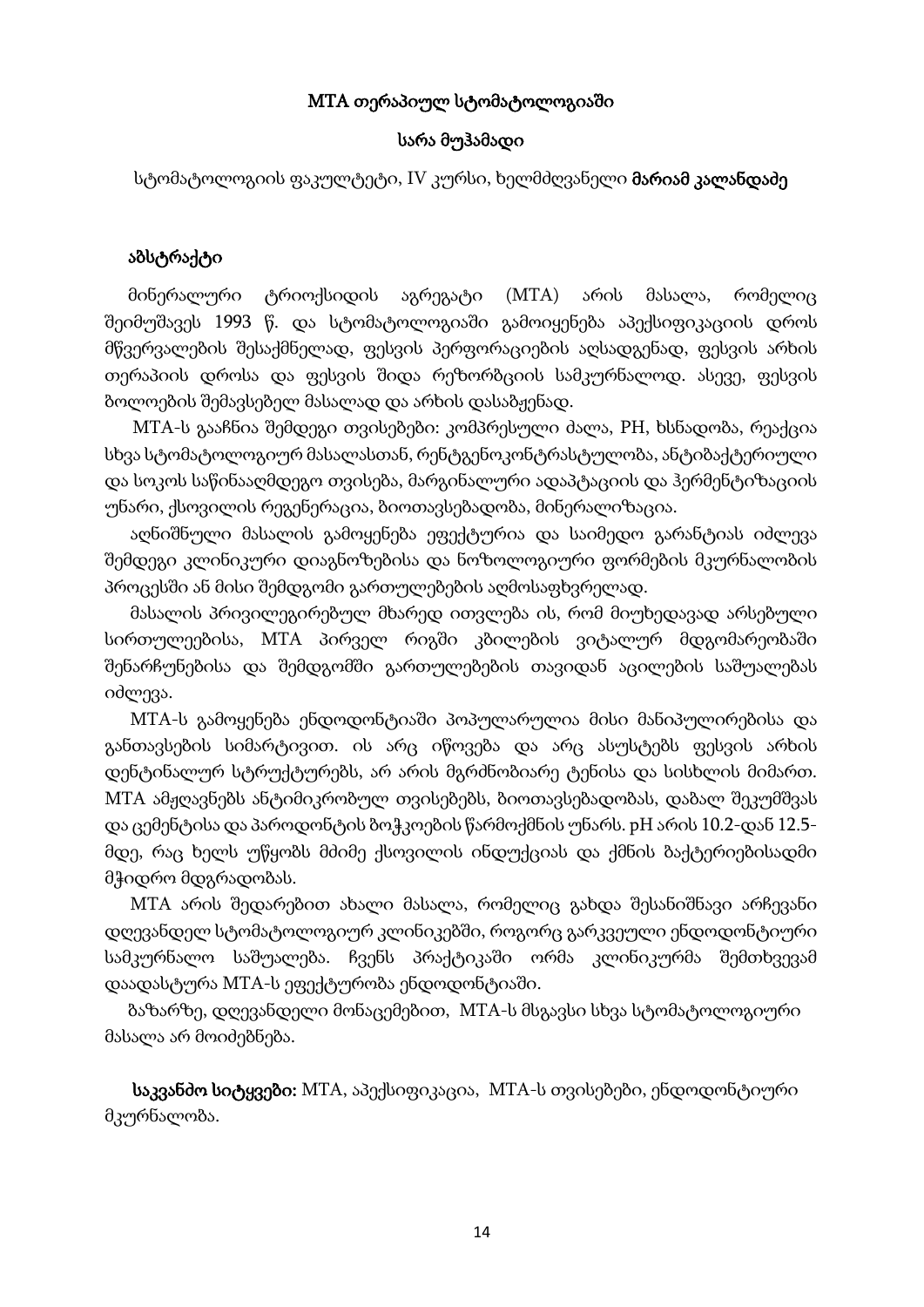### MTA in Therapeutic Dentistry

### Sarah Muhammad

### Faculty of Dentistry, IV Year, supervisor Mariam Kalandadze

#### Abstract

Mineral Trioxide Aggregate (MTA) is a material developed in 1993. And is used in dentistry to create peaks during apexification, to restore root perforations, to treat root canal therapy, and to treat internal root resorption. Also, as a filler for the root canal.

MTA has the following properties: compressive strength, pH, solubility, reaction with other dental materials, X-ray contrast, antibacterial and antifungal properties, marginal adaptation and hermetic ability, tissue regeneration, biocompatibility, mineralization.

The use of this material is effective and provides a reliable guarantee in the course of treatment of the following clinical diagnoses and nosological forms or to eliminate its further complications.

The advantage of MTA is that it primarily helps to keep the teeth in vital condition and avoid further complications.

The use of MTA in endodontics is popular for its ease of manipulation and placement. It neither absorbs nor weakens the structures of the root canal. It is not sensitive to moisture and blood. MTA exhibits antimicrobial properties, biocompatibility, low compression and the ability to form cement and periodontal fibers. The pH is 10.2 to 12.5, which promotes heavy tissue induction and creates tight resistance to bacteria.

MTA is a relatively new material that has become an excellent choice in today's dental clinics as a definite endodontic treatment. In our practice, two clinical cases have confirmed the efficacy of MTA in endodontics.

No other dental material similar to MTA can be found on the market today.

Key words: MTA, apexification, MTA properties, endodontic treatment.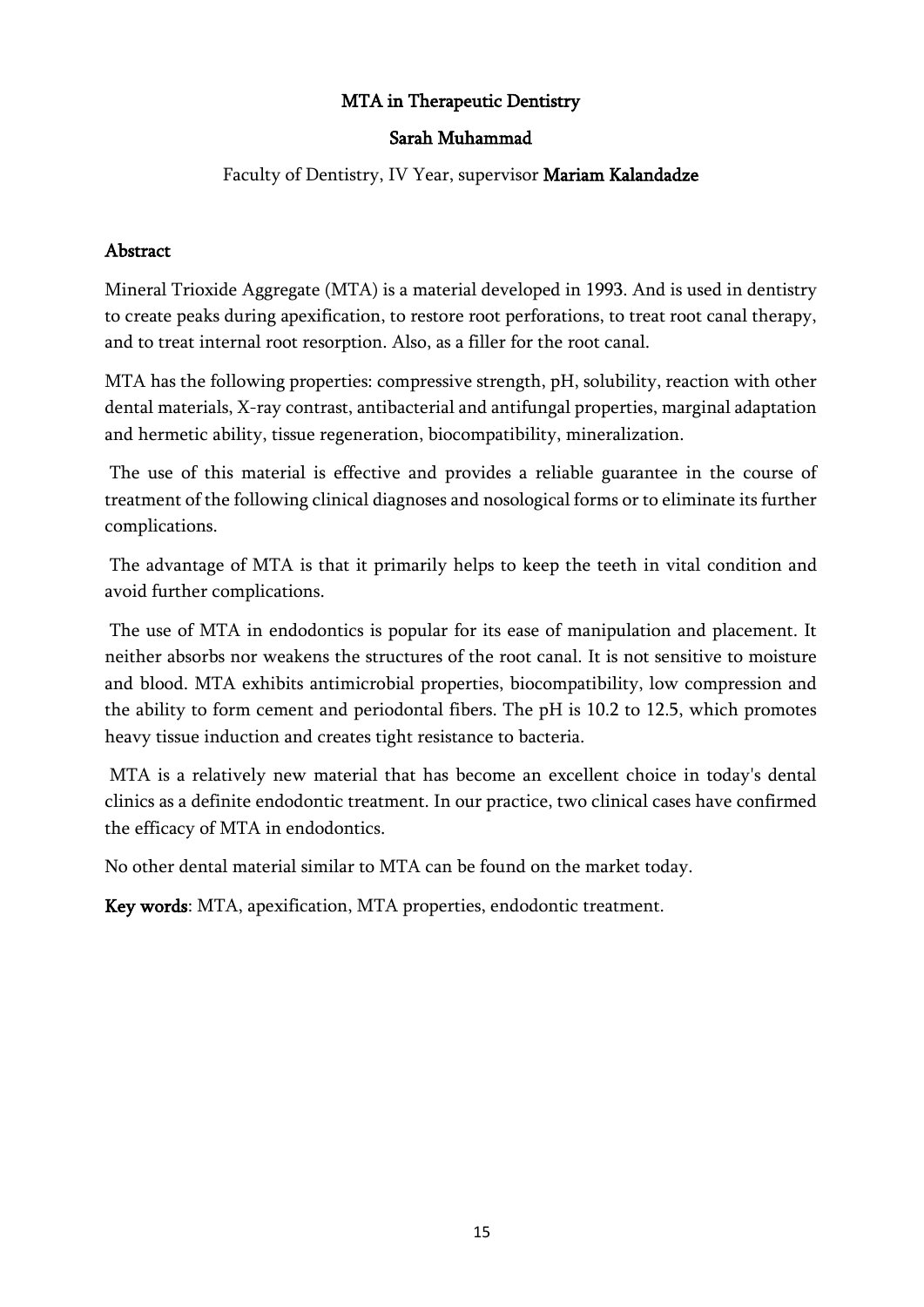# მრავალფორმიანი ექსუდაციური ერითემა სიჭინავა სოფო

სტომატოლოგიის ფაკულტეტი, V კურსი, ხელმძღვანელი **მარიამ კალანდაძე** 

#### აბსტრაქტი

 მრავალფორმიანი ექსუდაციური ერითემა (მეე) არის კანისა და ლორწოვანი გარსის მწვავე ანთებითი დაავადება, რომლისთვისაც დამახასიათებელია სხვადასხვა მორფოლოგიური ელემენტები: ლაქები, პაპულები, ბერბერები, ბუშტუკები.

 მეე პოლიეტიოლოგიური დაავადებაა, რომლის გამომწვევი, ინფექციურალერგიული ფორმის დროს, დაკავშირებულია ბაქტერიულ ალერგენებთან, ხოლო ტოქსიკურ-ალერგიულ ფორმას საფუძვლად უდევს მედიკამენტური ალერგია.

კ<u>ლინიკა</u>. ერითემას ახასიათებს ცხელება (39º-40º-მდე) და ზოგადი ინტოქსიკაციის სიმპტომები - თავის, სახსრების და კუნთების მტეხავი ტკივილები; მეოთხე-მეექვსე დღეს ჩნდება ჭარბი პოლიმორფული გამონაყარი, რომელიც მოიცავს ტანს, კიდურებს, ხელის მტევანს, წინამხარს და მუხლებს.

<u>პირის ღრუ.</u> მორფოლოგიური ელემენტების გამოვლინების ადგილია პირის ღრუს ფსკერი, ტუჩები, პირის კარიბჭე, ლოყები, სასის ლორწოვანი გარსი. პირის ღრუს ჰიპერემიულ ლორწოვანზე ჩნდება ერითემები, შემდეგ ბუშტუკები, რომლებიც 1- 2 დღის მერე სკდება და მტკივნეული ეროზიები წარმოიქმნება.

 სტივენ ჯონსონის სინდრომი მიმდინარეობს კანისა და ლორწოვანი გარსის მძიმე სისტემური დაზიანებით. ჰემორაგიული ხასიათის ბუშტუკები აზიანებს პირის ღრუს, ცხვირის შესასვლელს, თვალს, გენიტალიების ლორწოვან გარსებს. ზიანდება ვისცერალური ორგანოები.

 ტოქსიკური ეპიდერმული ნეკროლიზი მძიმედ მიმდინარეობს. ჩნდება ეროზიები და მტკივნეული ღია ჭრილობები, რომლებიც პირველ და მეორე ხარისხის დამწვრობას გავს. პირის ღრუ მთლიანად ეროზირებულია.

 მკურნალობა მოიცავს, როგორც სიმპტომურს, ისე ძირითადი დაავადებების მკურნალობას, ზოგადი მდგომარეობის ნორმალიზებას, მეორადი ინფიცირების პრევენციას და პირის ღრუს ლორწოვანი გარსის ტკივილის მოხსნას.

ადგილობრივი მკურნალობა გულისხმობს სიმპტომურ მკურნალობას გაუტკისარების ქვეშ. უნდა მოიხსნათს ანთებითი მოვლენები და მოხდეს ტკივილის კუპირება. პირის, ღრუს დამუშავება ხდება ყოველ 3-3,5 საათში ერთხელ.

 ზოგადი მკურნალობა კი გულისხმობს, ფართო სპექტრის ანტიბიოტიკებით, მადესენსიბილიზებელი პრეპარატებით, ვიტამინოთერაპიით და ანთების საწინააღმდეგო საშუალებებით მკურნალობას.

 მეე-ს განვითარება ხშირადაა დაკავშირებული სტომატოლოგიურ პრაქტიკაში გამოყენებულ მედიკამენტებთან ან პირის ღრუს სხვადასხვა ინფექციური გენეზის დაავადებებთან. ამიტომ ექიმი მზად უნდა იყოს დროული მკურნალობისთვის.

 საკვანძო სიტყვები: მრავალფორმიანი ექსუდაციური ერითემა, სტივენ ჯონსონის სინდრომი, ტოქსიკური ეპიდერმული ნეკროლიზი.

16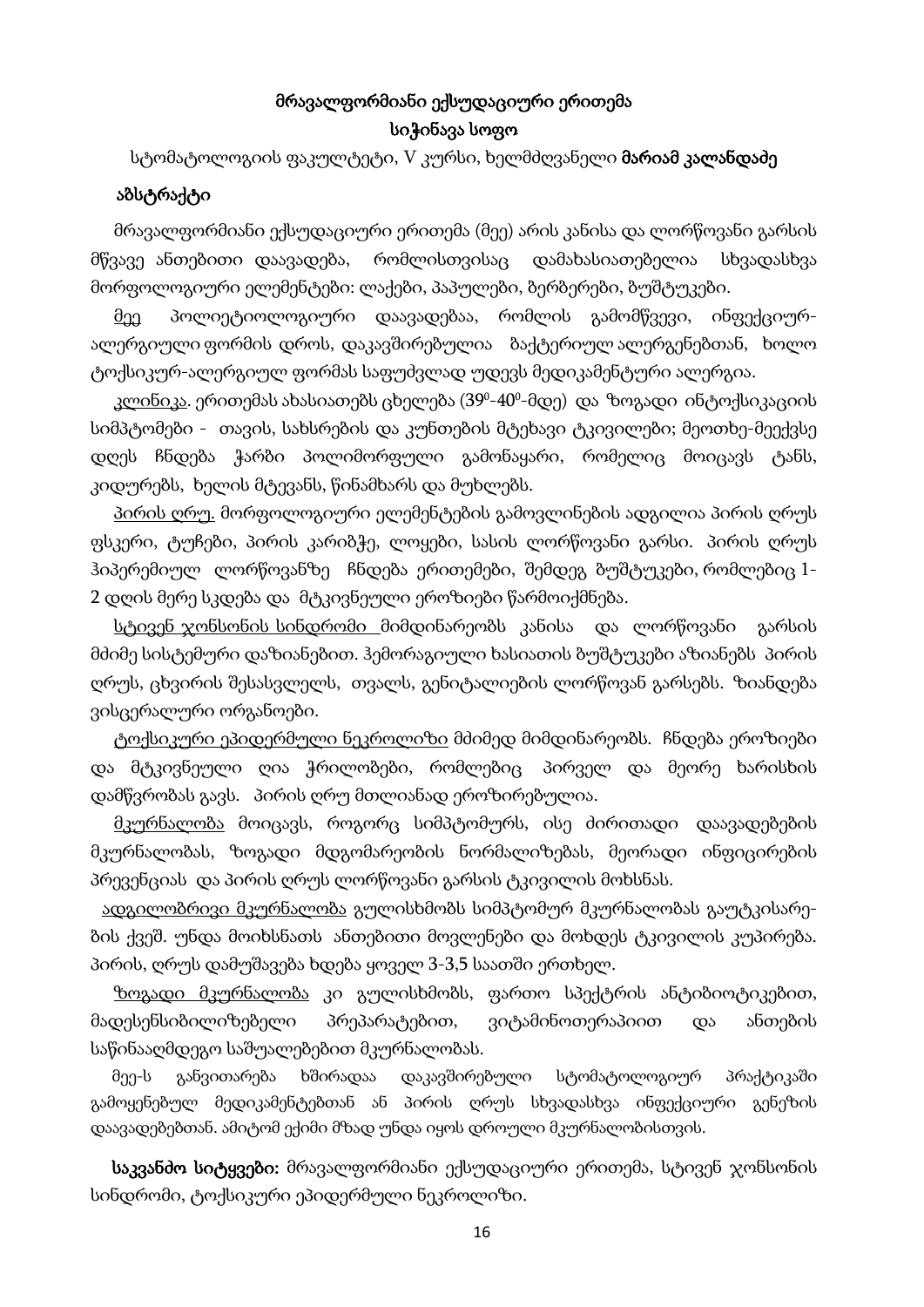### Multiform exudative erythema

### Sichinava Sophie

### Faculty of Dentistry, V course, supervisor Mariam Kalandadze

### Abstract

Multiforme exudative erythema (MEE) is an acute inflammatory disease of the skin and mucous membranes, which is characterized by various morphological elements: spots, papules, blisters.

MEE is a polyetiological disease, the cause of which, in the infectious-allergic form, is associated with bacterial allergens, and the toxic-allergic form is based on drug allergy.

Erythema is characterized by fever (up to 39-40 C) and symptoms of general intoxication excruciating pain in the head, joints and muscles; Regional lymph nodes are enlarged and painful on palpation. On the fourth-sixth day, an excess polymorphic rash appears, which covers the torso, limbs, palms of the hands, forearms and knees.

The place of manifestation of morphological elements is the bottom of the oral cavity, lips, mouth gate, cheeks, sacral mucosa. Erythema appears on the hyperemic mucosa of the oral cavity, followed by blisters, which disappear after 1-2 days and painful erosions occur.

Stephen Johnson Syndrome is a severe systemic lesion of the skin and mucous membranes. Blisters of a hemorrhagic nature damage the oral cavity, the entrance to the nose, the eyes, the mucous membranes of the genitals. Graze the visceral organs, liver, spleen. The lungs, gastrointestinal tract, heart, and kidneys may be involved.

Toxic epidermal necrolysis. It is a life-threatening disease that takes place against the background of a serious condition of the body. Erosions and painful open wounds appear, resembling first and second degree burns. The oral cavity is completely eroded.

Treatment includes both symptomatic and underlying diseases

Treatment, normalization of the general condition, prevention of secondary infection and relief of pain in the oral mucosa.

Local treatment involves symptomatic treatment under pain relief. Inflammation should be removed. Oral processing is done every 3-3.5 hours. General treatment involves treatment with a wide range of antibiotics, desensitizing drugs, vitamin therapy, and anti-inflammatory drugs.

 The development of MEE is often associated with medications used in dental practice or diseases of various infectious genesis of the umbilical cord. For which the doctor must be prepared for timely treatment.

 Key words: Multiform exudative erythema, Stephen Johnson syndrome, Toxic epidermal necrolysis.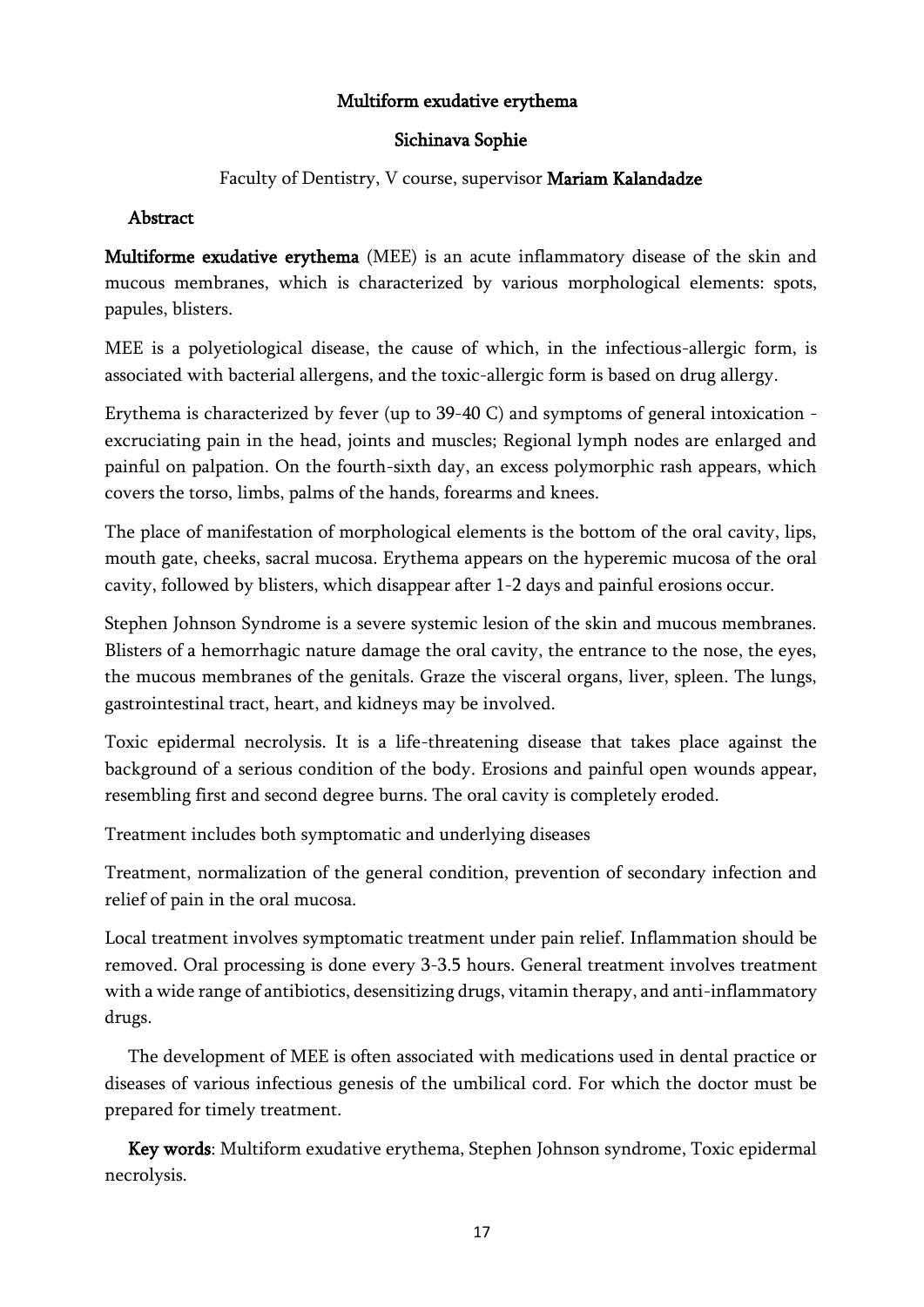### COVID-19-ის გავლენა ფილტვების ჯანმრთელობაზე მომავალში

#### სვარალი ჩოდნეკარ

მედიცინის ფაკულტეტი, II კურსი, ხელმძღვანელი მარიამ ველიჯანაშვილი

#### აბსტრაქტი

 ნაშრომი მიზნად ისახავს გავიგოთ COVID-19-ის გავლენა ფილტვებზე მოკლე და გრძელვადიან პერსპექტივაში. COVID-19 არის ინფექციური, ჰაერო-წვეთოვანი გზით გადამდები დაავადება, რომელიც გამოწვეულია SARS-CoV-2 ვირუსით.

 აბსტრაქტის წერის მომენტში დროს COVID-19-მა 500 000-ზე მეტი სიცოცხლე შეიწირა. ვირუსი უტევს სხეულის ბევრ ორგანოს, მაგრამ უპირატესად აზიანებს კარდიო-რესპირატორულ სისტემებს. ვირუსის მექანიზმი აქტიურდება ალვეოლარული ტიპის (ტიპი 2) უჯრედებში ACE-2 რეცეპტორებთან მიმაგრებით, ძირითადად ფილტვებში. ეს შემდგომში იწვევს რესპირატორულ სიმპტომებს, რომლებიც განსხვავდებიან სიმძიმით, ვირუსის რაოდენობის (viral load) და სოციოფიზიოლოგიური ფაქტორების მიხედვით.

 ვირუსით ინფიცირებულმა ინდივიდმა შეიძლება გამოავლინოს სიმპტომები ან შეიძლება იყოს ასიმპტომური. სიმპტომები შეიძლება კლასიფიცირდეს როგორც მსუბუქი, ზომიერი და მძიმე - პნევმონიის სიმძიმის, შემდგომი ოფორთუნისტული ინფექციების და სეფსისის მიხედვით.

 ნაშრომი მიზნად ისახავს მოკლედ აღწეროს ფილტვის პარენქიმის დაზიანების მექანიზმი. ეს დაზიანება, როგორც ჩანს, სწრაფი და თითქმის შეუქცევადია უმეტეს შემთხვევაში. ნაშრომი მიმოხილულია ამგვარი ზიანის შედეგები გადარჩენილ პაციენტებში. დაფიქსირდა, რომ COVID-ით ინფიცირებულთა სიკვდილი მკვეთრად განსხვავდება.

 ნაშრომში განხილულია რამდენიმე ფაქტორი, რომლებიც გავლენას ახდენს სიმპტომების სიმძიმეზე და პროგნოზზე. ასევე ნაშრომში გაანალიზებულია ფილტვების ტრანსპლანტაციის ზრდა ასეთ პაციენტებში, ისევე როგორც ამ პროცესში წარმოქმნილი გამოწვევები.

საკვანძო სიტყვები: COVID-19, ფილტვების ჯანმრთელობა, ACE-2 რეცეპტორები, ვირუსული დატვირთვა, პნევმონია.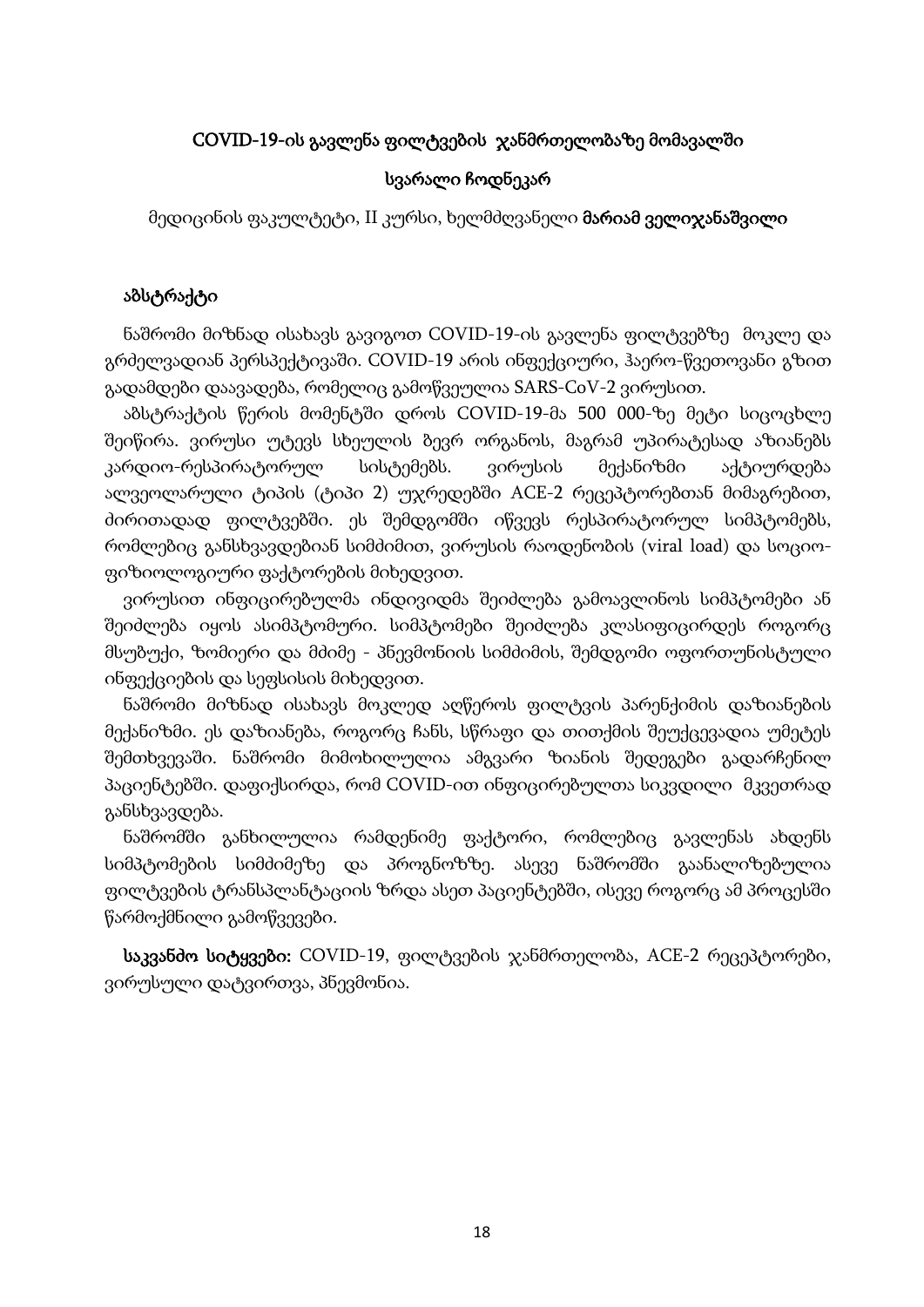#### Implication of COVID -19 on Future Lung Health

#### Swarali Chodnekar

Faculty of Medicine, II Year, supervisor Mariam VelijanaSvili

#### **Abstract**

The paper aims to understand COVID-19 and its implications on the future of lung health. COVID-19 is an infectious, airborne disease caused by the SARS-CoV-2 virus. At the time of writing this paper, more than 500,000 lives have been lost. The virus attacks many organs of the body, but predominantly affects the Cardio-Respiratory systems. The mechanism of the virus is activated by attaching to the ACE-2 Receptors in the Alveolar Type 2 cells present in the lungs. This subsequently causes the respiratory symptoms, which differ in intensity depending on viral load and socio-physiological factors. The virus infected individual may present symptoms or may be asymptomatic. The symptoms can be classified as mild, moderate and severe- depending on the severity of the pneumonia, subsequent opportunistic infections and sepsis. The paper aims to briefly describe mechanism of the damage to the lung parenchyma. This damage seems to be rapid and nearly irreversible in most cases. The paper weighs the implications of such damage on the survivors and the imminent decline of lung health. It has been observed that the fatality of COVID-infected individuals differs drastically. Some factors that influence the severity of the symptoms have been enlisted. The factors affecting prognosis have been explored as well. The paper reviews the rise of lung transplants for such patients as well as the challenges incurred in the process.

Key words: COVID-19, lung health, ACE-2 Receptors, viral load, pneumonia.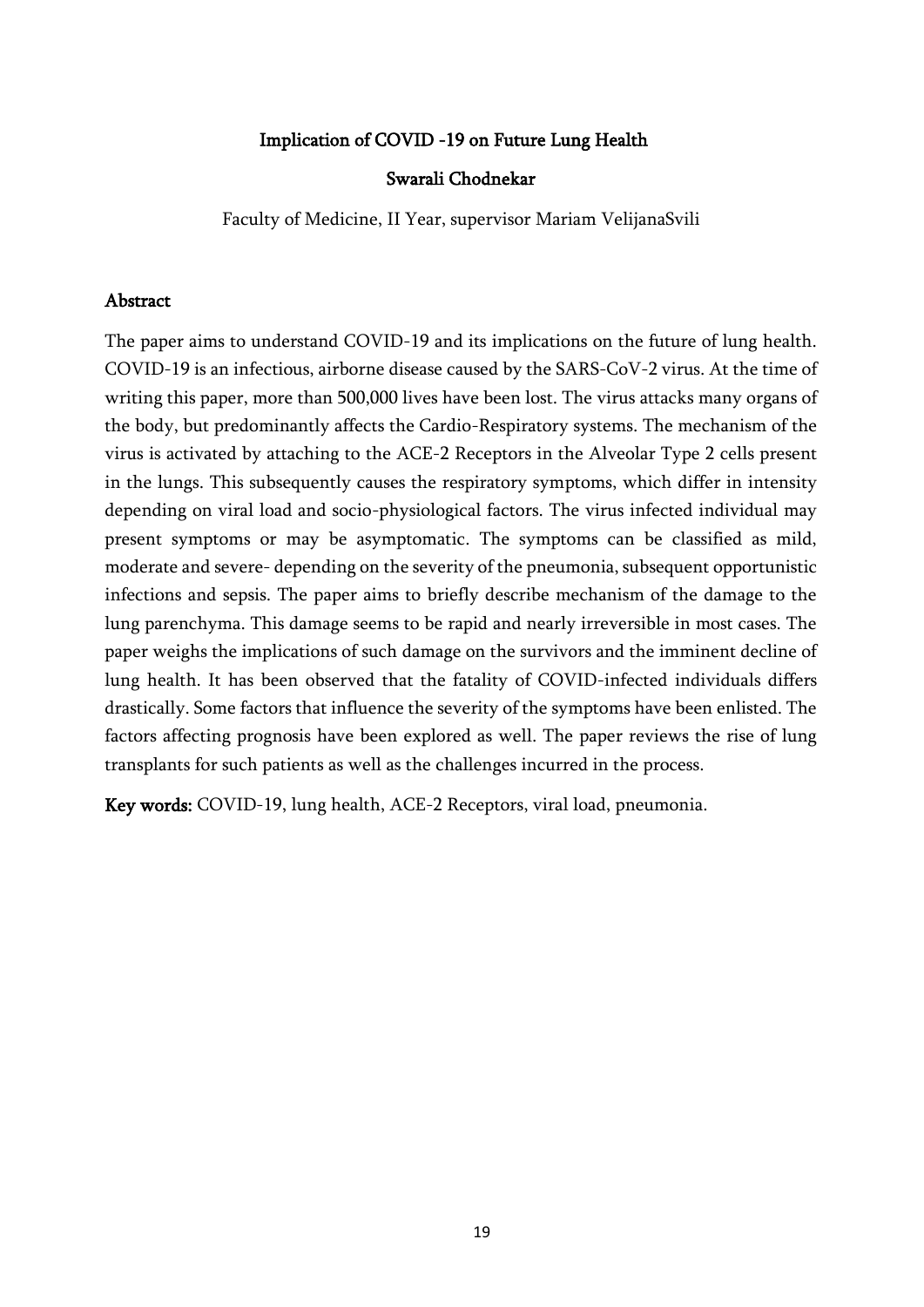#### ზოგადი სომატური დაავადებების კავშირი პირის ღრუსთან

#### ჭიღლაძე ქეთევანი

სტომატოლოგიის ფაკულტეტი, II კურსი, ხელმძღვანელი **გიორგი მოდებაძე** 

#### აბსტრაქტი

 ბავშვის ორგანიზმის შემადგენელი ორგანოები და სისტემები მჭიდრო კავშირში არიან ერთმანეთთან. ცალკეული მათგანის პათოლოგია იწვევს ფუნქციონალური მდგომარეობის მოშლას, რაც სხვა სისტემებისა თუ ორგანოების პათოლოგიური ცვლილებების საფუძველია. სტომატოლოგიური დაავადებების დროული ლიკვიდაცია ხელს უწყობს სომატური დაავადებების პროფილაქტიკას.

 ორგანიზმში D ვიტამინი ნაკლებობა იწვევს რაქიტს, ეს კი მიზეზია კბილების დაგვიანებული ამოჭრის, მაგარი ქსოვილების რღვევის და ყბების ძგიდეების დეფორმაციისაც.

 ანემიის დროს სისხლში მცირდება ერითროციტებისა და ჰემოგლობინის რაოდენობა, შესაბამისად ვითარდება ჰიპოქსია, რაც უარყოფითად მოქმედებს კბილების ქსოვილების ფორმირებაზე.

 თანდაყოლილი გულის მანკის დროს, ქრონიკული ჟანგბადოვანი შიმშილი იწვევს კბილების მაგარი სტრუქტურების დეფექტს და მოუმწიფებელი კბილების ამოსვლას. პირის ღრუზე გავლენას ახდენს რევმატიზმიც და თირკმლების ქრონიკული დაავადებებიც.

 ყბების, პირის ღრუს ლორწოვანი გარსისა და ირგვლივი ქსოვილების დაზიანება კუჭ-ნაწლავის დაავადებების გამოვლინებაცაა. მსხვილი ნაწლავების დაავადებების დროს ვითარდება პირის ღრუს ლორწოვანი გარსის წყლულოვანი დაზიანებები. ლორწოვანის ცვლილებები აღინიშნება ღვიძლისა და სანაღვლე გზების დაავადებების დროსაც.

 დიაბეტი იწვევს ცვლილებებს პირის ღრუში, ჰიპერტროფული გინგივიტისა და პაროდონტიტის სახით. პაროდონტიტი დაკავშირებულია სისხლში C რეაქტიული ცილის მომატებასთანაც. ეს განსაზღვრავს ზოგად გენეტიკურ რისკ-ფაქტორს პაროდონტიტისა და ათეროსკლეროზისათვის. არსებობს კავშირი პირის ღრუსა და ჰემორაგიულ დიათეზს შორის. დაავადებულ ბავშვებში ლორწოვანის მცირედი დაზიანებაც შეიძლება სისხლდენის მიზეზი გახდეს, რაც შესაძლოა მკვეთრი ანემიის გამომწვევიც იყოს.

 სტომატოლოგიური დაავადებების ფართოდ გავრცელება დაკავშირებულია დაბალ ზოგადი სამედიცინო განათლების დონესთან, ასევე, საზოგადოების უმეტესი ნაწილი სტომატოლოგიურ მომსახურებას იღებს მხოლოდ ტკივილის შემთხვევაში და ნაკლები ყურადღება ექცევა პრევენციას.

 საკვანძო სიტყვები: სტომატოლოგიური დაავადებები, პაროდონტიტი, გინგივიტი, კბილები, პირის ღრუ, ლორწოვანი გარსი.

20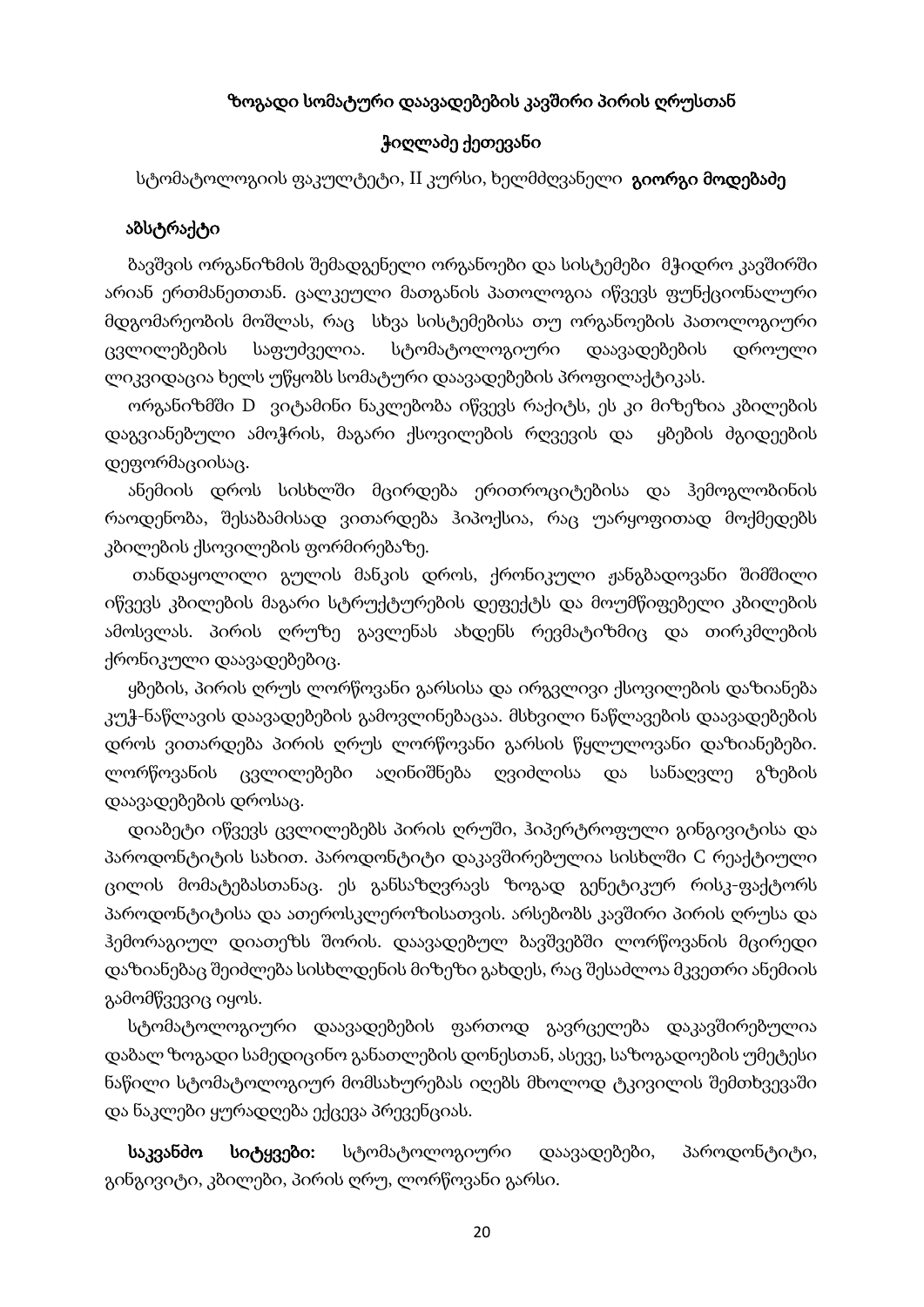### Association of general somatic diseases with the oral cavity

### Chighladze Ketevan

Faculty of Dentistry, II Year, supervisor Giorgi Modebadze

# Abstract

The organs and systems in the children are closely connected to each other. Pathology of some of them leads to dysfunction, which is the basis of pathological changes in other systems or organs. Timely elimination of dental diseases contributes to the prevention of somatic diseases.

Vitamin D deficiency in the body causes rachitis, which is also the cause of delayed tooth extraction, breakdown of hard tissues and deformation of the jaws. During anemia, the number of erythrocytes and hemoglobin in the blood decreases, consequently hypoxia develops, which negatively affects the formation of tooth tissues.

In congenital heart disease, chronic oxygen starvation leads to the breakdown of the structures of the teeth and the eruption of immature teeth. Both rheumatism and chronic kidney disease affect the oral cavity.

Damage to the jaws, mucous membranes of the mouth and surrounding tissues is also a manifestation of gastrointestinal diseases. Ulcerative lesions of the oral mucosa develop during diseases of the large intestine. Mucosal changes are also observed in diseases of the liver and bile ducts.

Diabetes causes changes in the oral cavity, in the form of hypertrophic gingivitis and periodontitis. Periodontitis is also associated with an increase in C-reactive protein in the blood. This determines the general genetic risk factor for periodontitis and atherosclerosis. There is a link between oral cavity and hemorrhagic diathesis. Even small lesions of the mucosa in sick children can cause bleeding, which can also lead to severe anemia.

The widespread prevalence of dental diseases is associated with low levels of general medical education, as well as the fact that most of the society receives dental services only in case of dental emergency and less attention is paid to prevention.

Key words: Dental diseases, periodontitis, gingivitis, teeth, oral cavity, mucous membrane.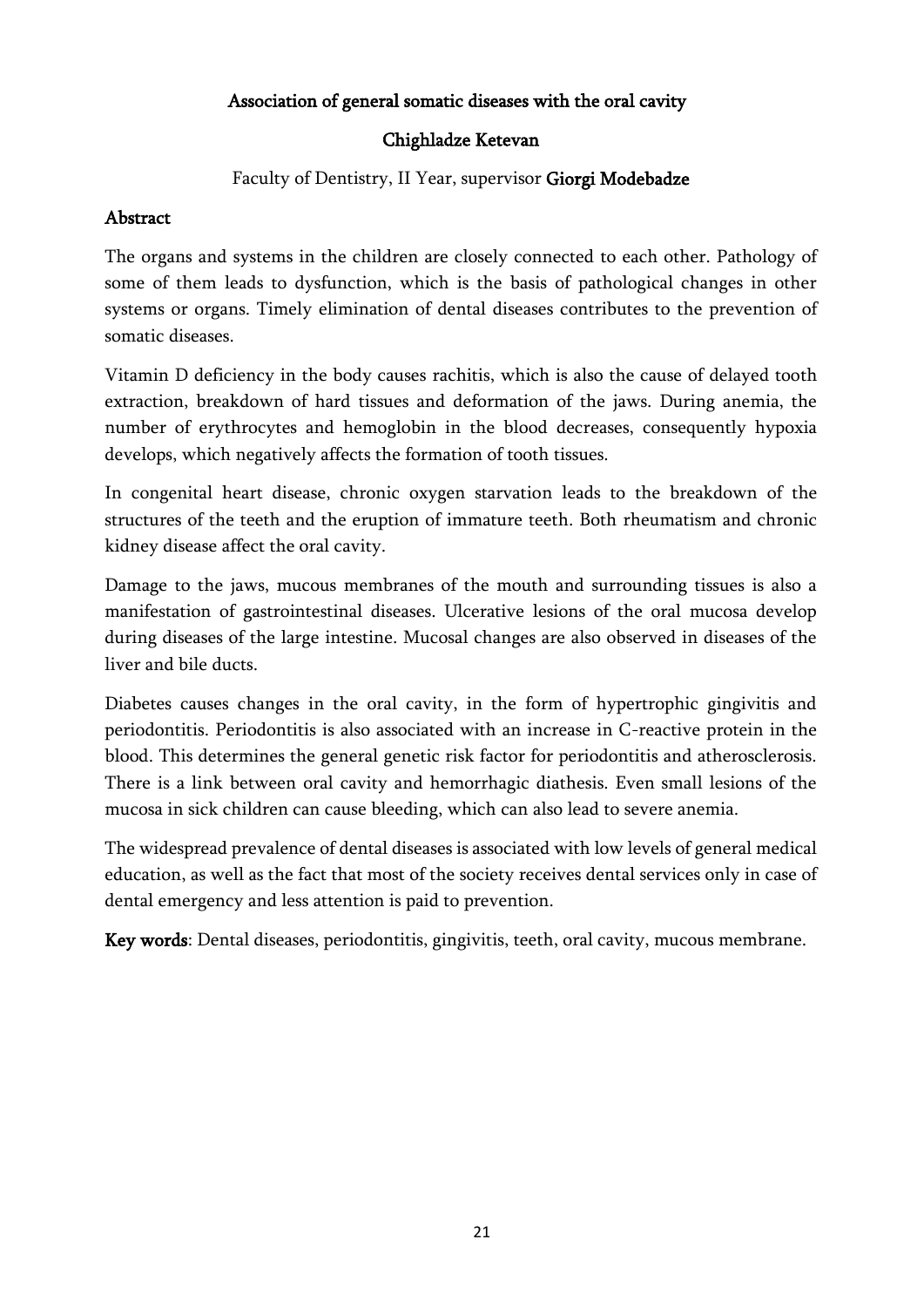# პირის ღრუს ლორწოვანი გარსის დაავადებების გამოვლინება, **COVID-19** გადატანის შემდეგ

#### სააკიანი დიანა

სტომატოლოგიის ფაკულტეტი, V კურსი, ხელმძღვანელი **ალექსანდრე ლეონიძე** 

#### აბსტრაქტი

 კორონავირუსის ინფექციის გავრცელებასთან ერთად იზრდება COVID-19-ით გამოწვეული პირის ღრუს ლორწოვანი გარსის დაავადებები.

 COVID-19-ს როგორც მსუბუქი, ასევე მძიმე მიმდინარეობის ფორმა ახასიათებს. ერთ-ერთ ხშირ გართულებას წარმოადგენს ვირუსული პნევმონია. კორონავირუსს შეუძლია პირის ღრუს ლორწოვანი გარსის დაზიანებაც. პათოგენური აგენტი აღწევს ორგანიზმში, ანგიოტენზინ-გარდაქმნელი ფერმენტი 2-ის მეშვეობით, რომელიც ლოკალიზდება როგორც ალვეოლების ზედაპირზე და ფილტვების სტრუქტურებზე, ასევე პირის ღრუს ეპითელურ უჯრედებზე, სადაც იწყებენ აქტიურად გამრავლებას. ახალ კორონავირუსის ინფექციის გავრცელებასთან დაკავშირებით გამუდმებით იზრდება კოვიდ 19-ით გამოწვეული პირის ღრუს ლორწოვანი გარსის დაავადებები. ექიმ-კლინიცისტისათვის აქტუალური ხდება ამოცანა, დროულად ჩატარდეს დიაგნოსტიკა, გამოავლინოს პათოლოგია და დაიწყოს რაციონალური ფარმაკოთერაპია, იმისათვის რომ თავიდან იყოს აცილებული პათოლოგიის განვითარება და სტომატოლოგიური დაავადების უფრო მძიმე ფორმაში ტრანსფორმაცია.

 ნაშრომის მიზანია ექიმების ყურადღების მიპყრობა სტომატოლოგიური დაავადებების გამოვლინებაზე იმ ავადმყოფებში, რომლებმაც გადაიტანეს COVID-19, იმ მიზნით, რომ რეალიზებული იყოს ეთიოპათოგენური მიდგომა, პირის ღრუს ლორწოვანი გარსის პათოლოგიის სამკურნალოდ.

 გადატანილი ავადმყოფების პირის ღრუს გამოკვლევებით მიღებულმა შედეგებმა გვაჩვენა სტომატოლოგიურ გამოვლინებების მრავალსახეობა. დღეისათვის არა გვაქვს იმის მტკიცებულება, რომ პირის ღრუში განვითარებული გართულებების პირველი მიზეზები არის თვითონ ვირუსი ან ის პრეპარარატები, რომლებსაც პაციენტები ღებულობდნენ ფარმაკოთერაპიის დროს. გამოკვლევების შედეგებმა დაგვანახა, რომ აუცილებელია ექიმ-სტომატოლოგების ჩართულობა ამ კატეგორიის პაციენტების დათვალიერებაში მათი კლინიკური გამოჯანმრთელების შემდეგ. ექიმსტომატოლოგის ამოცანაა სტომატოლოგიური დაავადებების დროული გამოვლინება იმ პაციენტებში, რომლებმაც გადაიტანეს კოვიდი და შეირჩეს მკურნალობის მეტად ადაპტირებული ალგორითმი, რომელიც დამყარებულია კლინიკურ გამოვლინებებზე პირის ღრუში. უსიმპტომოდ მიმდინარე კოვიდსაც შეუძლია დატოვოს შორეული არასასურველი შედეგები პირის ღრუშიც.

საკვანძო სიტყვები: COVID-19, პირის ღრუს დაავადებები, ადაპტირებული ალგორითმი, ექიმი-სტომატოლოგი.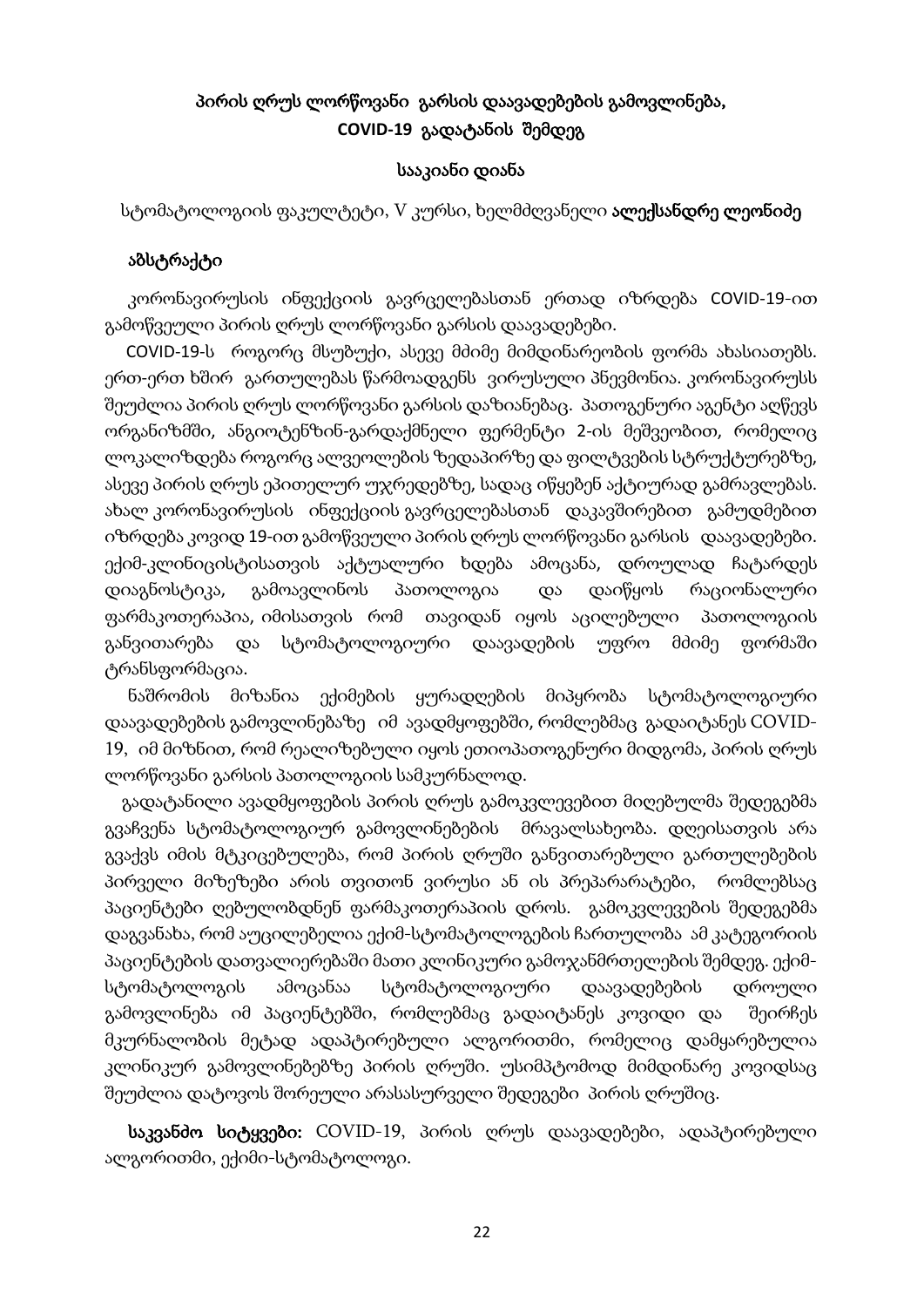### Detection of diseases of the oral mucosa after COVID-19 infection

### Saakiani Diana

Faculty of Dentistry, V Year, supervisor Alexander Leonidze

### Abstract

Diseases of the oral mucosa caused by COVID-19 are increasing with the spread of coronavirus infection.

COVID-19 is characterized by both mild and severe symptoms. One of the most common complications is viral pneumonia. Coronavirus can also damage the oral mucosa. The pathogen enters the body through the angiotensin-converting enzyme 2, which is localized on the surface of the alveoli and the structures of the lungs, as well as on the epithelial cells of the oral cavity, where they begin to actively multiply. Diseases of the oral mucosa caused by Covid 19 are constantly increasing in connection with the spread of new coronavirus infection. The task becomes urgent for the clinicians to make timely diagnoses, detect pathology and start rational pharmacotherapy to prevent the development of pathology and the transformation of dental disease into a more severe form.

The aim of this work is to draw the attention of physicians to the detection of dental diseases in patients who had COVID-19, in order to implement an etiopathogenic approach to the treatment of oral mucosal pathology.

Oral examinations of patients who have recovered from COVID 19 showed a variety of dental complications. Nowadays, we have no evidence that the first cause of complications in the oral cavity is the virus itself or the drugs that patients have been taking during pharmacotherapy. The results of the research showed that it is important to involve dentists in post COVID 19 examination of patients. The point is timely detection of dental diseases in patients who have recovered from COVID 19 and select a highly adapted treatment algorithm based on clinical manifestation in the oral cavity. An asymptomatic COVID 19 infection can also leave long side effects in the oral cavity.

Key words: COVID-19, oral diseases, adapted algorithm, dentist.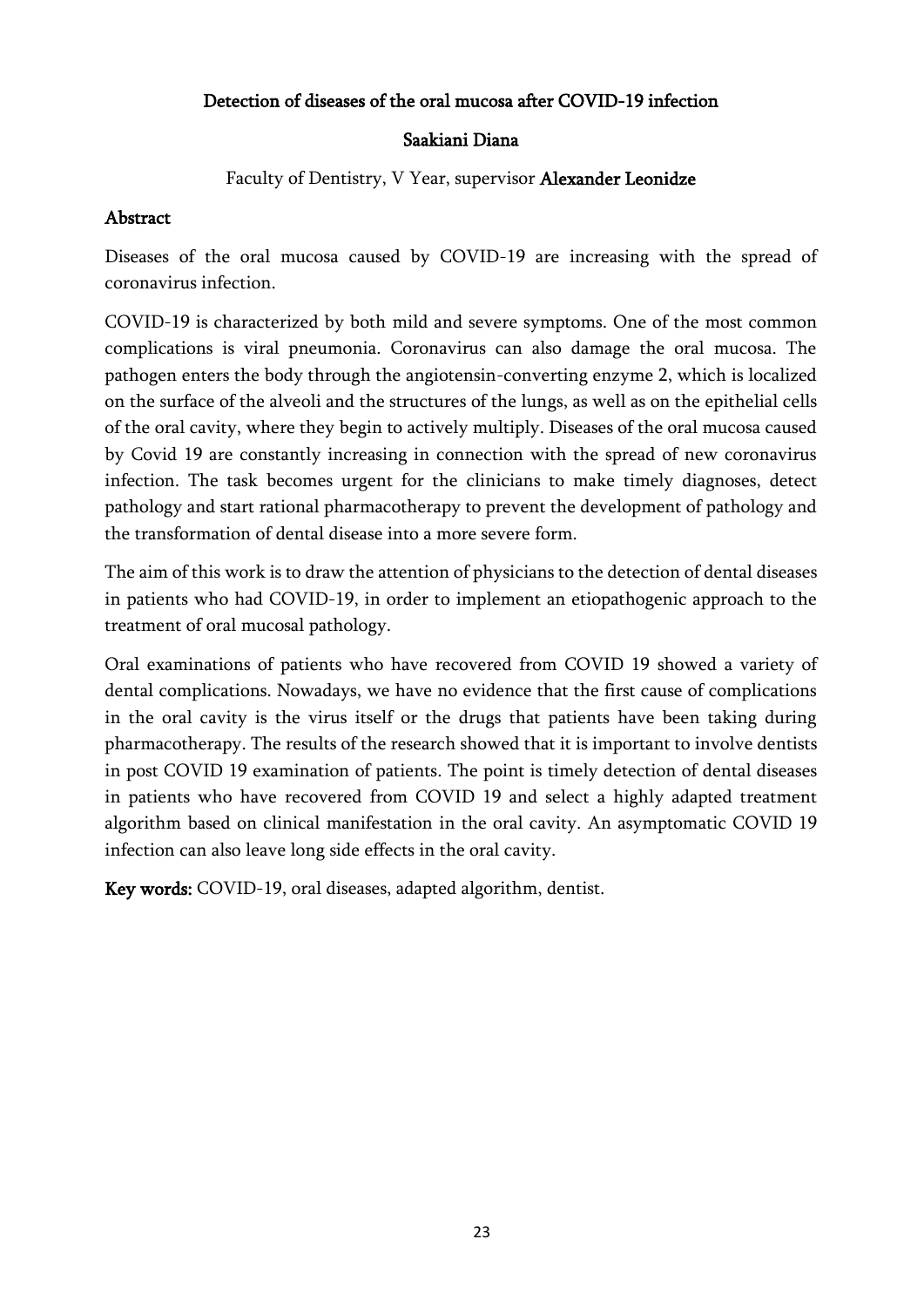# მანუალური თერაპია სქოლიოზის დროს ხითარიშვილი თეა

ფიზიკური მედიცინისა და რეაბილიტაციის ფაკულტეტი, II კურსი, ხელმძღვანელი ლელა აფციაური

### აბსტრაქტი

 სქოლიოზი, იგივე ხერხემლის გამრუდება, ხერხემლის ვერტიკალური ღერძიდან გადახრას ნიშნავს. დაავადება ძირითადად აღინიშნება მოზარდებში, სქოლიოზის გავრცელების ალბათობა გოგონებში უფრო მაღალია (2%), ვიდრე ვაჟებში (0,5 %). ყველაზე გავრცელებული ფორმა კი იდიოპათიური სკოლიოზია. ხერხემლის გამრუდების კონკრეტული მიზეზი შეიძლება იყოს როგორც მემკვირეობითი, ასევე შეძენილი.

 სქოლიოზის გამომწვევი კონკრეტული მიზეზის დასახელება ძნელია, თუმცა არსებობს ჩამონათვალი, რომლებიც ხელს უწყობს ზემოაღნიშნული დაავადების განვითარებას, ესენია: ასაკისთვის შეუსაბამო სიმაღლის ავეჯის (სკამი, მაგიდა) გამოყენება; ასაკისთვის შეუფერებელი ან/და ნაადრევად სპორტული აქტივობებით დაკავება, არასწორად ჯდომა. სქოლიოზს მრავალი გართულება შეიძლება მოჰყვეს. მათ შორის ერთ-ერთი ყველაზე მნიშვნელოვანი გარეგნული დეფექტის წარმოქმნა, რომელსაც იწვევს გამრუდების კუთხის ზრდა; ეს კი ზოგჯერ დამთრგუნველადაც კი მოქმედებს მოზარდებზე და აუარესებს მათი ცხოვრების ხარსისხს. ასევე, ნეკნების ზეწოლის შედეგად ვითარდება გულ-სისხლძარღვთა და სასუნთქი სისტემის პათოლოგიები - სუნთქვის უკმარისობა, პნევმონიის განვითარების მაღალი რისკი, ირღვევა გულის მუშაობაც, ზოგიერთ შემთხვევაში კი ვითარდება გულის უკმარისობა.

 სიმძიმის მიხედვით არსებობს სქოლიოზის ოთხი ხარისხი: I ხარისხი - როცა გამრუდების კუთხრე 10º-ია, II ხარისხი - გამრუდების კუთხე 10-25º, III ხარისხი გამრუდების კუთხე 25- 40º და IV ხარისხი - გამრუდების კუთხე 40-90º .

 მკურნალობის მეთოდები მოიცავს: სამკურნალო ვარჯიშს, სამკურნალო მასაჟს, წყლის სამკურნალო მასაჟს, აპარატულ ფიზიოთერაპიას და ქირურგიულ მკურნალობას.

 სქოლიოზის მკურნალობა აუცილებელია, ვინაიდან აღნიშნულმა პათოლოგიამ შეიძლება გამოიწვიოს ისეთი გართულებები, როგორებიცაა ზურგის ქრონიკული ტკივილი, ფილტვებისა და გულის დაზიანება. დროთა განმავლობაში სქოლიოზის შედეგები აისახება ადამიანის სხეულის აღნაგობაზეც.

 სასურველია, ბავშვს ადრეული ასაკიდან დავაკვირდეთ, ხოლო გართულებისა და საეჭვო სიმპტომების აღმოჩენის შემთხვევაში მივმართოთ სპეციალისტს, რადგან საწყის სტადიაზევე შევძლოთ სქოლიოზისგან განკურნება.

 საკვანძო სიტყვები: სქოლიოზი, პათოლოგიები, სქოლიოზის ხარისხები, მკურნალობის მეთოდები.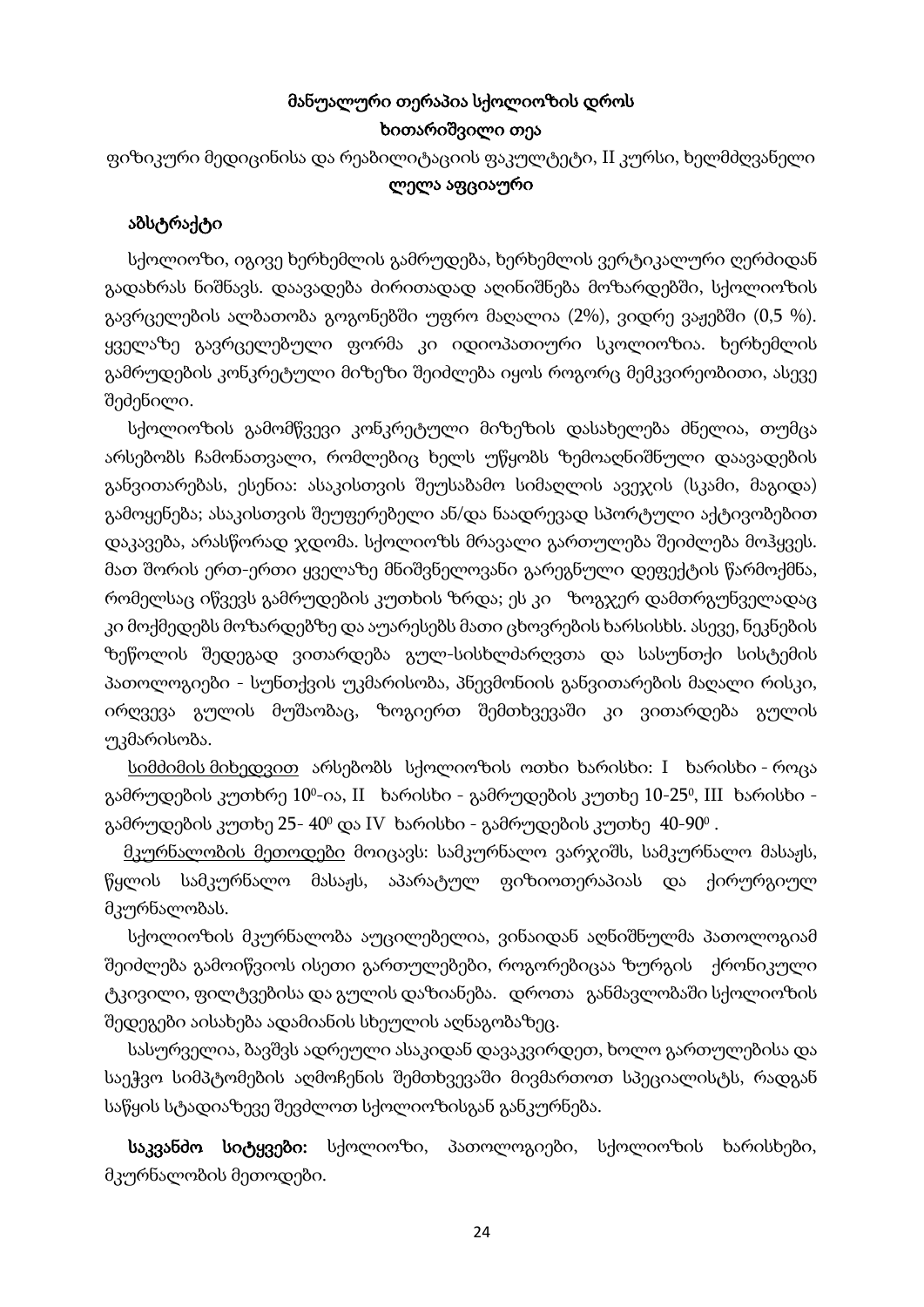### Manual therapy during scoliosis

### Khitarishvili Tea

Faculty of Physical Medicine and Rehabilitation, II Year, supervisor Lela Aptsiauri

### Abstract

Scoliosis is a deviation from the vertical axis of the spine. The disease is mainly observed in adults, the probability of spreading scoliosis is higher in girls (2%) than in boys (0.5%). The most common form is idiopathic scoliosis. The specific cause of spinal curvature can be both hereditary and acquired.

It is difficult to name the specific cause of scoliosis, although there factors that contributes to the development of this disease. These factors are the use of age-inappropriate furniture (chair, table), engaging in age-inappropriate and/or premature sports activities, sitting incorrectly. Scoliosis can lead to many complications. Most importantly, external defects caused by an increased angle of curvature of spine, sometimes have a depressing effect on adolescents and worsen their quality of life. Also, as a result of pressure on the ribs, pathologies of the cardiovascular and respiratory systems develop - respiratory failure, high risk of developing pneumonia, impaired heart function, and in some cases, heart failure.

According to the severity, there are four degrees of scoliosis: I degree - curvature angle 100, II degree - curvature angle 10-250, III degree - curvature angle 25-400 and IV degree curvature angle 40-900.

Treatment methods include therapeutic exercise, therapeutic massage, water healing massage, instrumental physiotherapy and surgical treatment.

Treatment of scoliosis is necessary, as this pathology can lead to complications such as lung and heart damage, chronic back pain. Over time, the effects of scoliosis affect the structure of the human body.

It is advisable to monitor the child from an early age, and in case of complications and suspicious symptoms, consult a specialist, because at the initial stage we can cure scoliosis.

Key words: scoliosis, pathologies, degrees of scoliosis, treatment methods.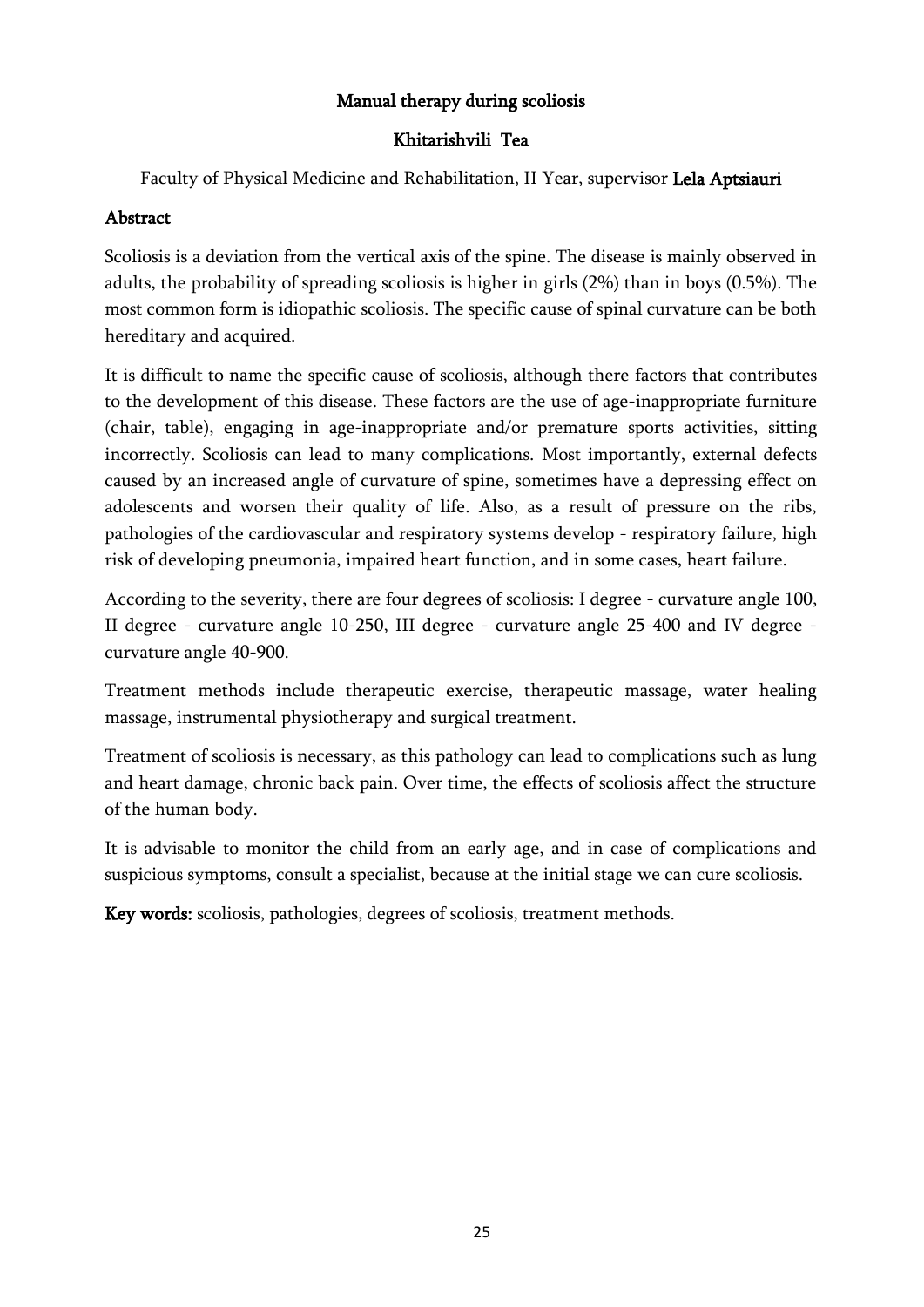### ფიტნესი და სწორი კვება

#### ლაზრიშვილი გიორგი

ფიზიკური მედიცინისა და რეაბილიტაციის ფაკულტეტი, II კურსი, ხელმძღვანელი ლელა აფციაური

#### აბსტრაქტი

უძრავი ცხოვრების წესის პროგრესირებასთან ერთად მოსახლეობის დიდ ნაწილს ჭარბწონიანობის და სიმსუქნის პრობლემა აწუხებს. სიმსუქნე დაკავშირებულია მრავალი დაავადების რაოდენობის ზრდასთან – დიაბეტის, ართრიტის, სიმსივნის, მაღალწნევიანობის, ჰიპერლიპიდემიის, სიცოცხლის ხანგრძლივობის შემცირებასთან.

სიმსუქნე არის ცხიმის მაღალი დონე ორგანიზმში, რომელიც ზრდის დაავადებების რისკს. სიმსუქნეს აქვს სხვადასხვა მახასიათებლები – მასის ინდექსი BMI-ს მაჩვენებელი აჭარბებს 30კგ/მ<sup>2</sup>-ს, წელის გარშემოწერილობა > 102სმზე მამაკაცისათვის, > 88 სმ-ზე ქალისთვის, ან წელის/თეძოების თანაფარდობა ≥0.95 ზე მამაკაცისათვის, და ≥0.86 ქალისთვის.

აშშ-ში სხვადასხვა ინსტიტუტებისა და ორგანიზაციების მიერ გამოქვეყნებულ ანგარიშებში სიმსივნეს, დიაბეტს, ოსტეოართრიტს, ოსტეოპორეზს სასუნთქი სისტემის/ფილტვების, გულ-სისხლძრღვთა და ხერხემლის დაავადებებს სტატისტიკურად მოწინავე პოზიცია უკავიათ ავადმყოფობის და უუნარობის გამომწვევ მიზეზებს შორის. ამ კვლევების მიხედვით, აღნიშნული დაავადებების მაღალი რიცხვი განპირობებულია ყოველდღიური ფიზიკური აქტიურობის დაბალი დონით, არასწორი კვებით და ჭარბი წონით.

კვლევების მიხედვით, უკანასკნელ საუკუნეში ადამიანების ფიზიკური აქტიურობა 100-ჯერ შემცირდა, სხვა ასწლეულებთან შედარებით. ეს ბუნებრივი მოვლენაა, რადგან სულ უფრო მეტი უპირატესობა ენიჭება გონებრივ სამუშაოს, ვიდრე ფიზიკურ აქტივობას, რაც ჩვენს ჯანმრთელობაზე ცუდად აისახება.

უნდა გვახსოვდეს, რომ ფიზიკური აქტიურობა და ვარჯიში პირველ რიგში მდგრადი ჯანმრთელობისთვისაა საჭირო და მასზე ზრუნვაც იქამდე უნდა დავიწყოთ, სანამ პრობლემები იჩენს თავს. ფიზიკური აქტიურობა, ვარჯიში, სწორი კვება და წონის კონტროლი – დღესდღეისობით გავრცელებული მრავალი დაავადების პრევენციის საშუალებაა.

საკვანძო სიტყვები: ფიტნესი, სწორი კვება, ჭარბი წონა.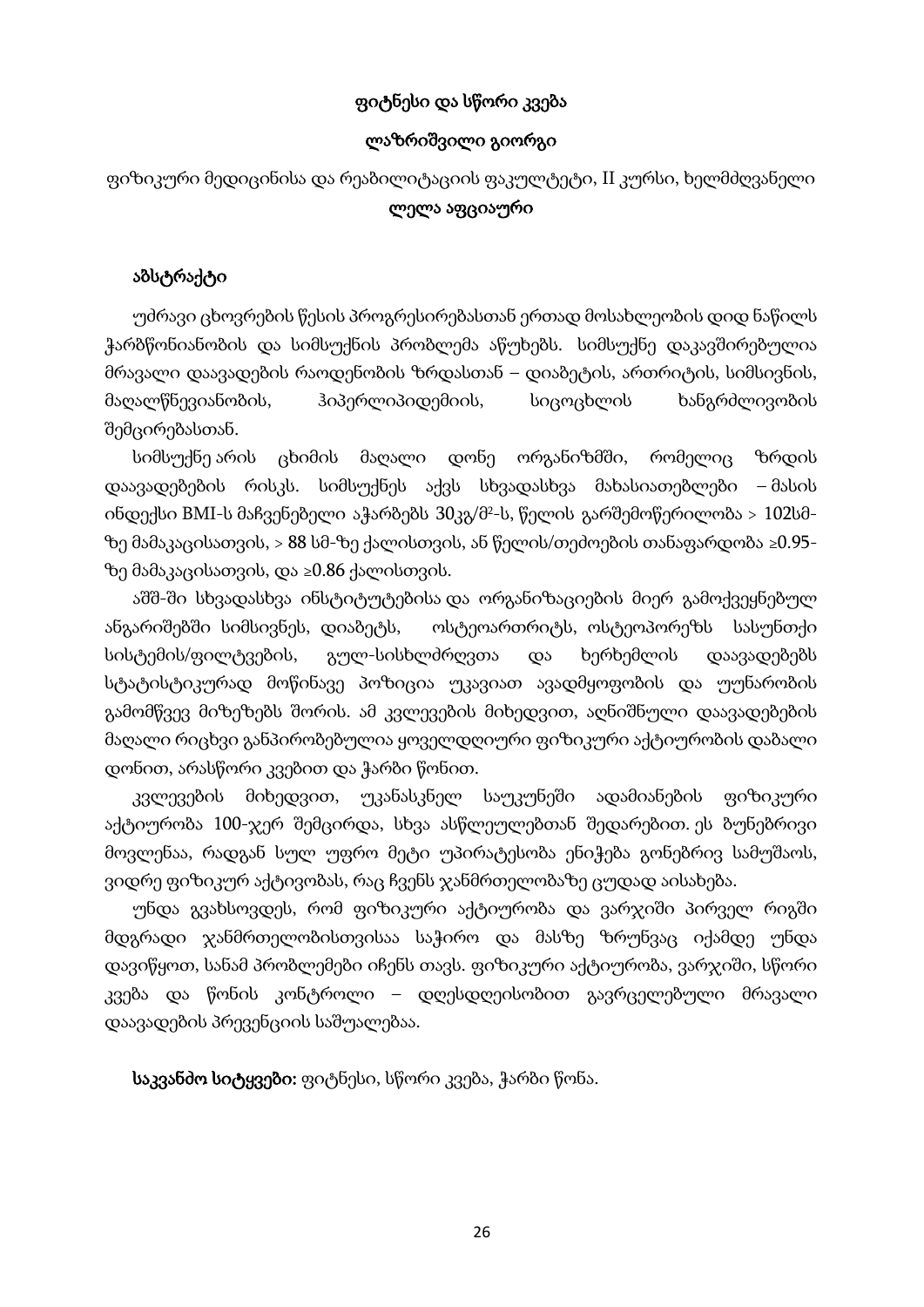### Fitness and proper nutrition

### Lazrishvili George

Faculty of Physical Medicine and Rehabilitation, II Year, supervisor Lela Aptsiauri

### Abstract

With increase of inactive lifestyle, a large part of the population suffers from the problem of obesity. Obesity is associated with an increase in the number of many diseases hypertension, hyperlipidemia, diabetes, arthritis, cancer, a decrease in life expectancy.

Obesity is the high level of fat in the body that increases the risk of disease. Obesity has different characteristics – body mass index BMI exceeds 30 kg/m², waist circumference > 102 cm for men, > 88 cm for women or waist/thigh ratio ≥0.95 for men and ≥0.86 for women.

Cancer, diabetes, cardiovascular disease, osteoarthritis, respiratory/lung disease, osteoporosis, and spinal diseases rank statistically among the leading causes of illness and disability, according to reports from various institutions and organizations in the United States. According to these studies, the high number of these diseases is due to low levels of daily physical activity, poor diet and excess weight.

According to studies, human physical activity has decreased 100 times in the last century. This is a natural phenomenon because there is an increasing preference for mental work rather than physical activity, which has a negative effect on our health.

We should realize that physical activity is important for sustainable health, and we need to start taking care of it before problems arise. Physical activity, exercise, proper nutrition and weight control are the ways of preventing many diseases that are common nowadays.

Key words: fitness, proper nutrition, excess weight.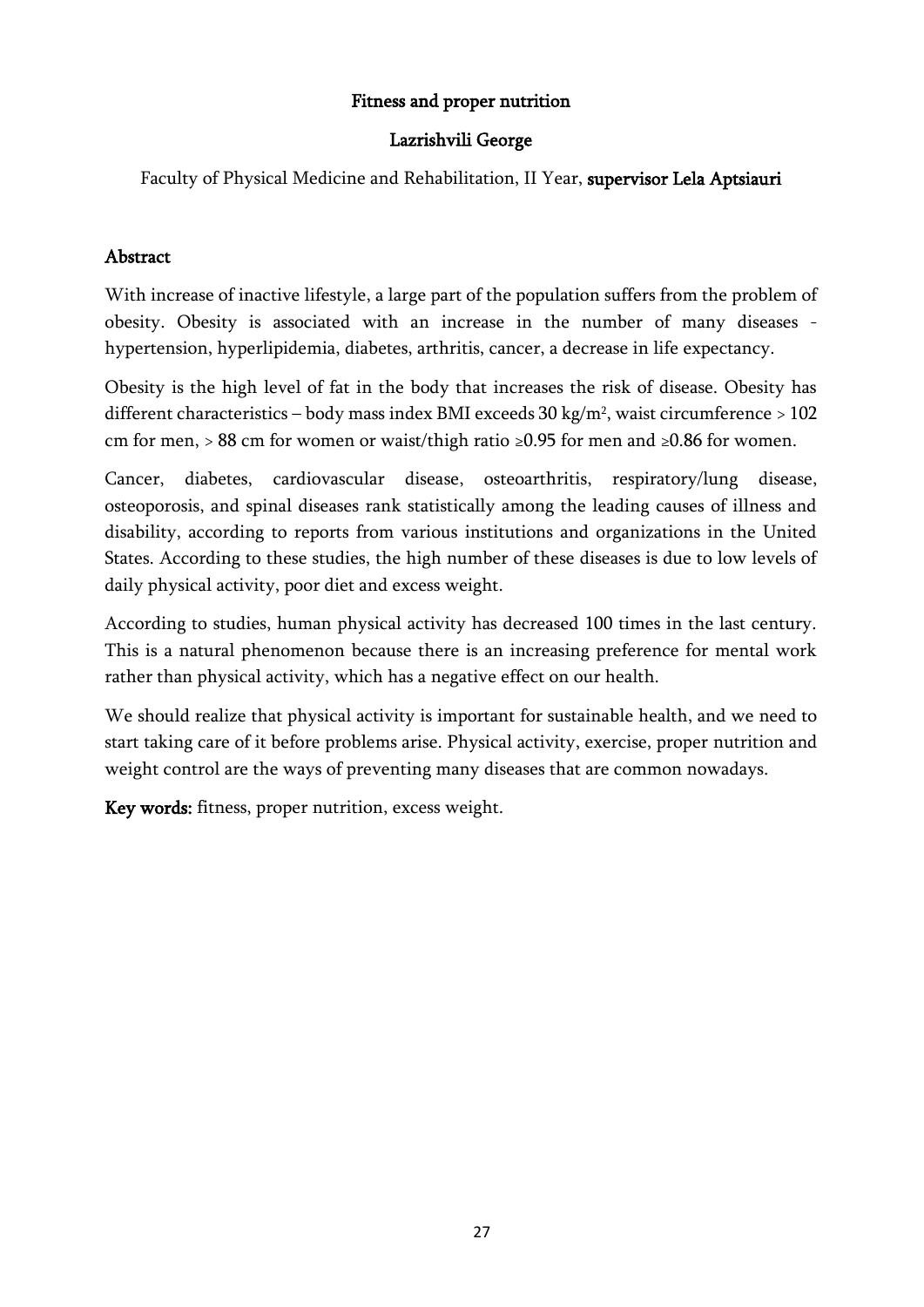#### სამედიცინო რეაბილიტაცია კისრის ოსტეოქონდროზის დროს

#### ფაცია გიორგი

ფიზიკური მედიცინისა და რეაბილიტაციის ფაკულტეტი, II კურსი, ხელმძღვანელი ლელა აფციაური

#### აბსტრაქტი

 ოსტეოქონდროზი არის ხერხემლის დაავადება, რომლის განვითარებას იწვევს ქსოვილების კვების დარღვევა. ხერხემლის კისრის განყოფილება - ერთერთი ხშირი ადგილია ოსტეოქონდროზის ლოკალიზაციისთვის, რადგან სწორედ აქ არის განლაგებული შედარებით სუსტი კუნთები.

 ხერხემლის კისრის განყოფილებაში კვების დარღვევის მთავარ მიზეზს წარმოადგენს - მჯდომარე მუშაობა კომპიუტერთან, ტანზე ოდნავ წინ წამოწეული თავის იძულებითი მდგომარეობით და ემოციები. კისრის კუნთები ერთ-ერთი პირველები არიან, რომლებიც რეაგირებენ ისეთ ემოციებზე, როგორიცაა მღელვარება, შიში, ბოღმა, წყენა და სხვა. ხშირი დაძაბულობის დროს კუნთებს არ შეუძლიათ აღნიშნული დატვირთვის კომპენსირება და ხდება სხეულის დაცვითი მდგომარეობის ფორმირება, რომლის დროსაც თავი შეწეულია მხრებში და წამოწეულია წინ.

 თუკი კუნთები დიდხანს აკავებენ თავს ასეთ უჩვეულო მდგომარეობაში, მაშინ კუნთების მიერ ერთმანეთში ხდება მალების დაქაჩვა, ეს კი დამატებით დატვირთვას ახდენენ სახსრებზე და მალების დისკებზე, შედეგია იმ სისხლძარღვების გაჭედვა, რომლებიც უზრუნველყოფენ სტრუქტურების კვებას. დარღვეული კვება კი, თავის მხრივ, იწვევს ოსტეოქონდროზის განვითარებას.

 ყველაზე ხშირად ხერხემლის კისრის განყოფილების ოსტეოქონდროზი ვლინდება შემდეგი სახის ჩივილებით: ტკივილები კისერში, დაშორებული ტკივილები კეფაში, თვალებში, მხრებში, ხელებში; კისრის მოძრაობების შებოჭვა, ძლიერი თავის ტკივილები, თავბრუსხვევები, ქრონიკული დაღლილობა, მეხსიერებისა და ყურადღების დაქვეითება.

 თავისთავად ოსტეოქონდროზი არ გაივლის თუ დაავადებას არ ვუმკურნალებთ, დროთა განმავლობაში კი დისტროფიული დარღვევები პროგრესირებს. სპაზმირებული კუნთები კიდევ უფრო მეტად აწვება საძილე და ხერხემლის არტერიებს, საუღლე ვენებს-სისხლძარღვებს, რომლებიც უზრუნველყოფენ სისხლმომარაგებას და თავის ტვინის სისხლის მიმოქცევას.

 საკვანძო სიტყვები: კისრის ოსტეოქონდროზი, რისკ-ფაქტორები, დიაგნოსტიკა, მკურნალობის მეთოდები.

28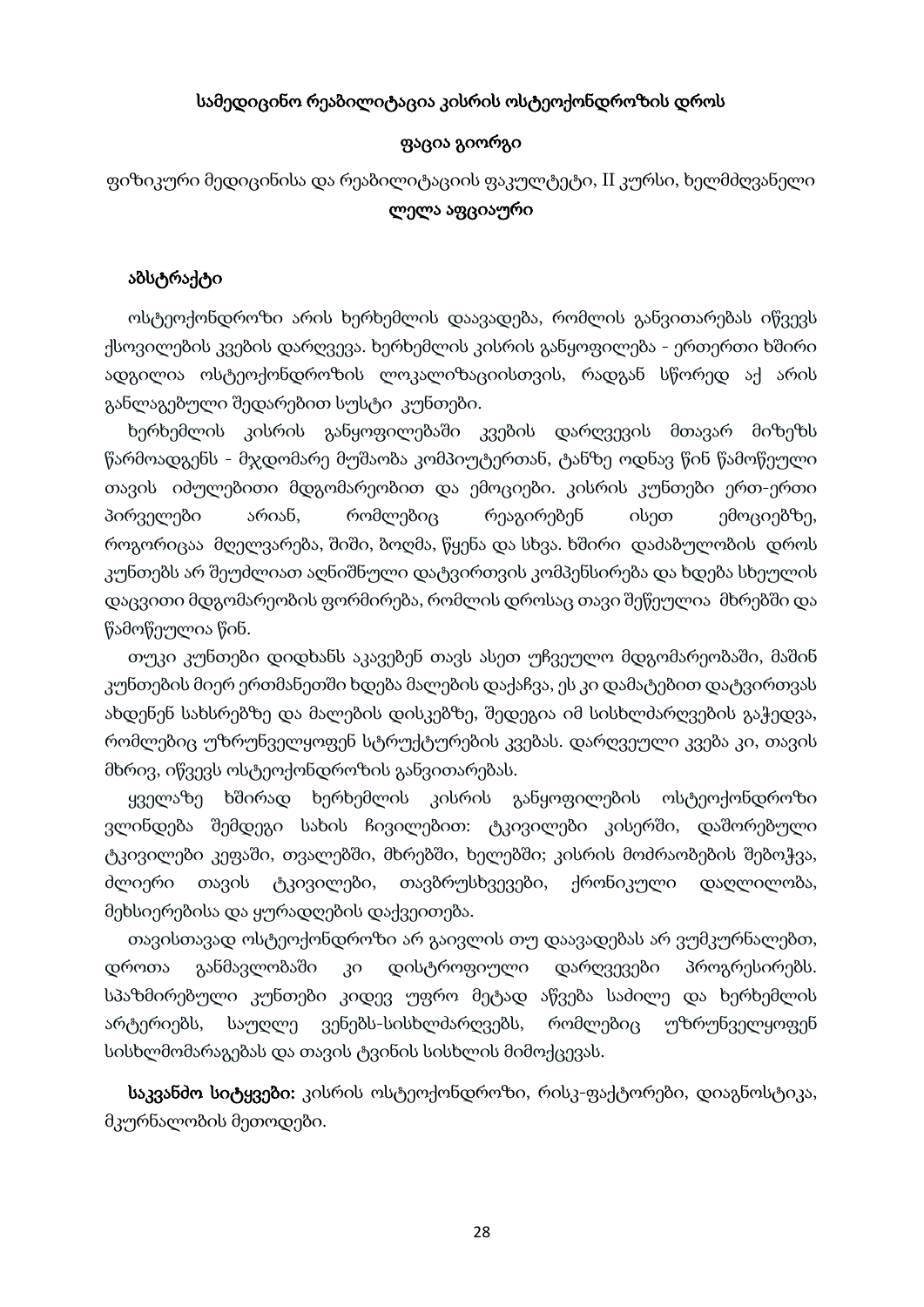### Medical rehabilitation in case of osteochondrosis of the neck

### Patsia George

Faculty of Physical Medicine and Rehabilitation, II Year, supervisor Lela Aptsiauri

### Abstract

Osteochondrosis is a disease of the spine, the development of which is caused by a disorder of tissue nutrition. Neck section of the spine is one of the most common places for localization of osteochondrosis, because this is where the relatively weak muscles are located.

The main cause of disorders in the cervical spine is sedentary work with the computer, with a forced position of the head slightly forward on the body, and emotions. The neck muscles are one of the first to respond to emotions such as excitement, fear, anger and more. During frequent tension, the muscles can not compensate for this load and a protective state of the body is formed, during which the head is bent at the shoulders and raised forward.

If the muscles stay in such an unusual position for a long time, then the ribs are pulled together by the muscles, which puts extra strain on the joints and discs, resulting in clogging of the blood vessels that provide nutrition to the structures. Impaired nutrition, in turn, leads to the development of osteochondrosis.

Osteochondrosis of the cervical spine is most often manifested by the following types of complaints pain in the neck, in the eyes, in the shoulders, in the hands, restraint of neck movements, severe headaches, dizziness, chronic fatigue, decreased memory and attention.

Osteochondrosis will not go away by itself. If left untreated, dystrophic disorders progress over time. The spasmodic muscles further tighten the carotid and spinal arteries, the jugular veins, the blood vessels that supply blood and blood circulation to the brain.

Key words: Neck osteochondrosis, risk factors, diagnosis, treatment methods.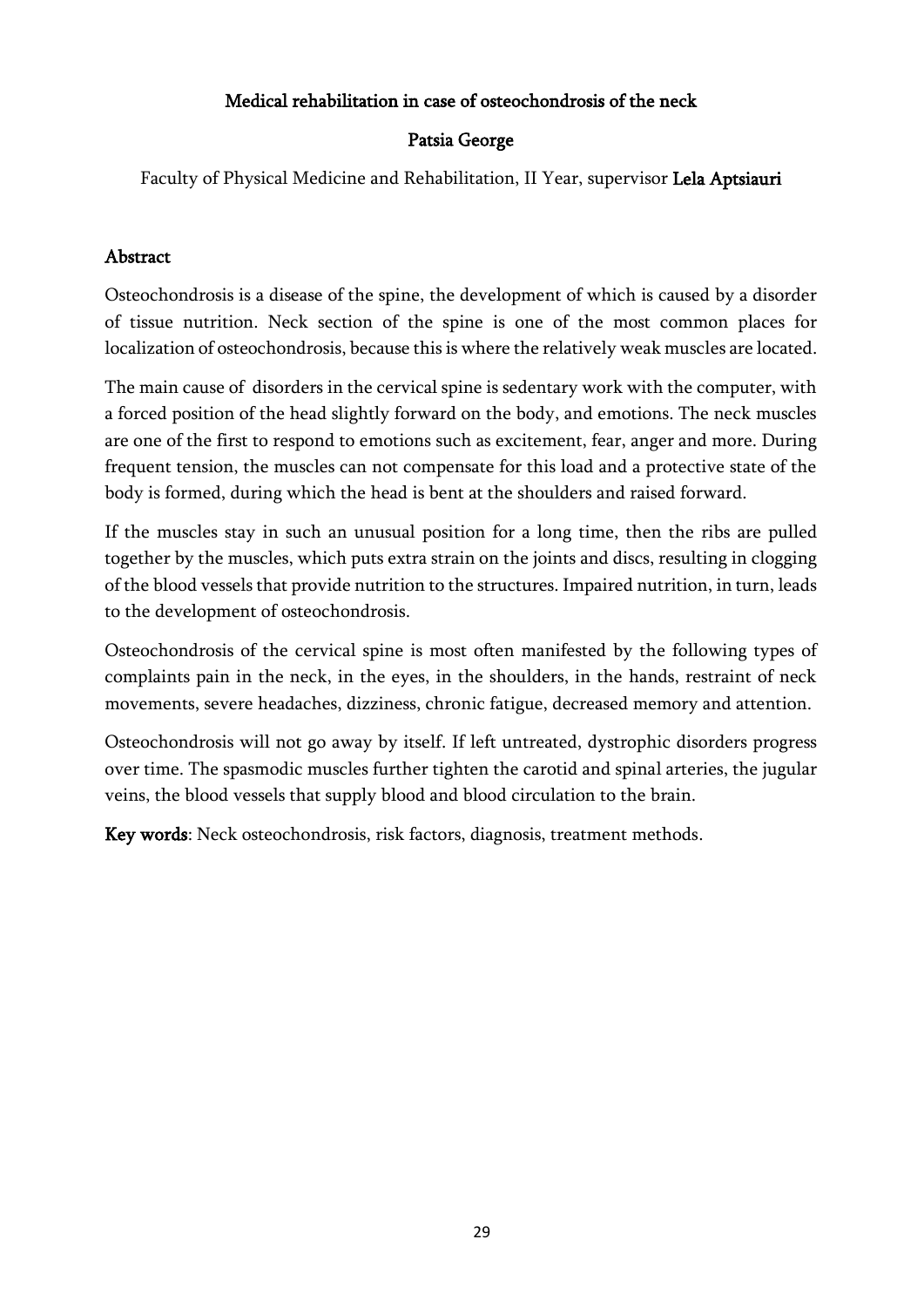# სტუდენტთა კონფერენციაში მონაწილეობის მიღების პირობები

1. აბსტრაქტი და პრეზენტაცია (PowerPoint), უნდა წარმოადგინოს უნივერსიტეტ გეომედის ნებისმიერი ფაკულტეტის, საფეხურის ან სემესტრის სტუდენტმა, რომელიც მონაწილეობას მიიღებს სტუდენტურ კონფრენციაში მომხსენებელის სტატუსით.

2. სტუდენტმა ასევე უნდა წარმოადგინოს ხელმძღვანელის თანხმობა სტუდენტის კონფერენციაში მონაწილეობის შესახებ.

3. აბსტრაქტი და პრეზენტაცია წარმოდგენილი უნდა იყოს ქართულ ან ინგლისურ ენაზე, ელექტრონულიფორმით.

4. აბსტრაქტის მოცულობა უნდა იყოს არა ნაკლებ 200 და არაუმეტეს 400 სიტყვისა. ნაშრომის სათაურის, ავტორ(ებ)ის სახელი და გვარის ჩამონათვალის და საკვანძო სიტყვების ჩათვლით (5 საკვანძო სიტყვა).

5. აბსტრაქტი უნდა შესრულდეს Microsoft Word-ში, ფონტი - Sylfaen, ფონტის ზომა  $12, o6$ ტერვალი -  $1.15$ ;

6. ფურცლის ზომა A4, ველები: ზედა 2.0 სმ, ქვედა 2.0 სმ, მარცხენა 2.0 სმ, მარჯვენა 2.0 სმ;

7. აბსტრაქტში გამოყენებულ მასალაზე პასუხისმგებელია ავტორ(ებ)ი.

# Student Conference Papers Guidelines

1.The abstract and presentation (in PowerPoint) can be submitted by the student of any faculty and course of Teaching University Geomedi, who is willing to participate as a speaker in the student conference organized by the University.

2. The student must submit the supervisor's consent in order to participate in the student conference.

3. The paper must be submitted in Georgian or English, in electronic form.

4. The abstract should be not less than 200 and not more than 400 words including title of the paper, the name/surname of the author (s) and keywords (5 keywords). The following sequence must be observed in the paper.

5. The paper must be done in Microsoft Word, font - Sylfaen, font size 12, spacing -1.15.

6. Sheet size A4, fields: top 2.0 cm, bottom 2.0 cm, left 2.0 cm, right 2.0 cm.

7. The author (s) are responsible for the material published in the paper